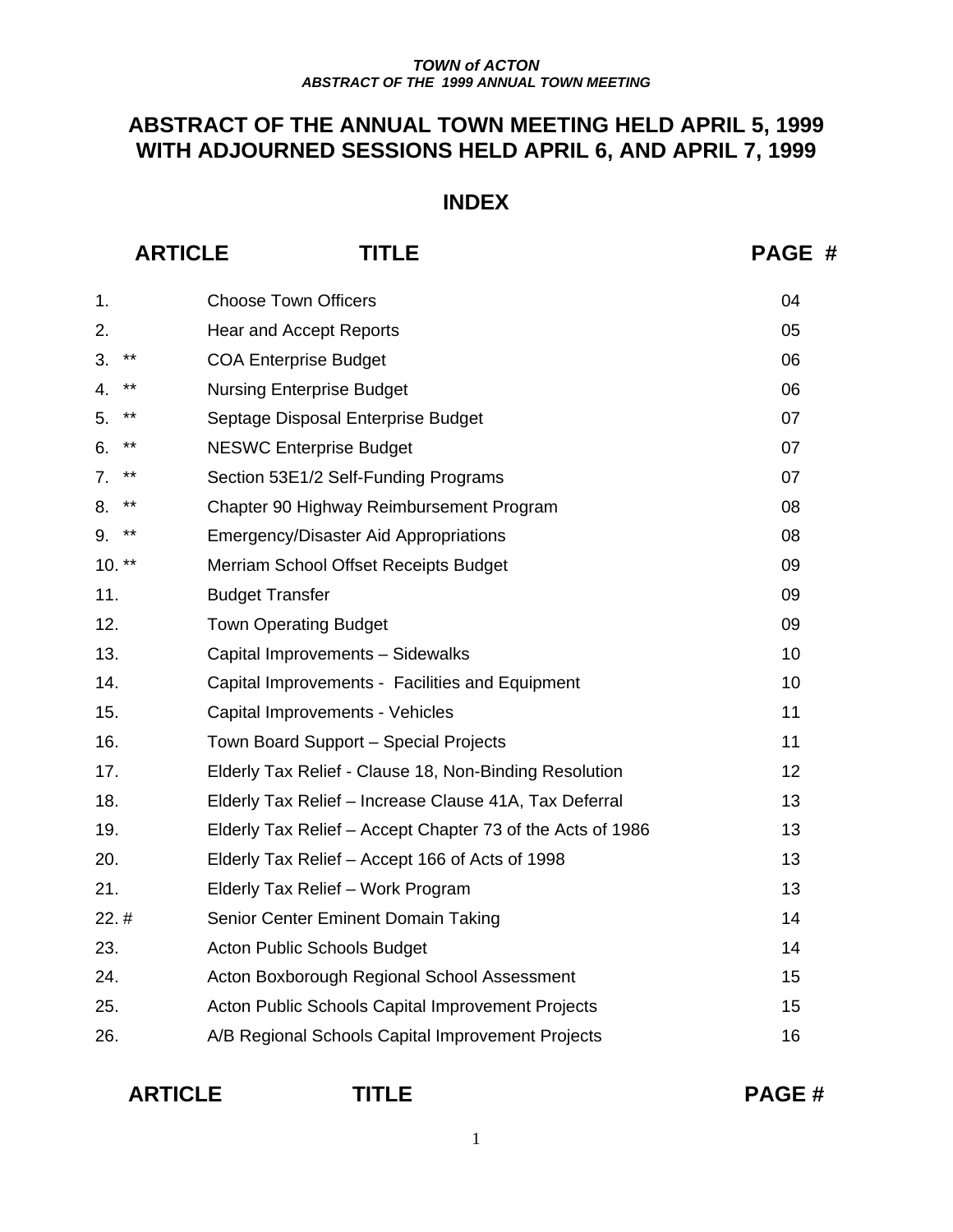| 27.      | A/B Regional Schools Capital Improvement - Technology          | 16 |
|----------|----------------------------------------------------------------|----|
| 28.      | <b>Acton-Public Schools Waste Water Solution</b>               | 17 |
| 29.      | Acton-Boxborough Regional School District Waste Water Solution | 17 |
| 30.      | <b>Blanchard Auditorium Transfer</b>                           | 17 |
| 31.      | Minuteman Regional School Assessment                           | 18 |
| 32.      | <b>Master Plan Update</b>                                      | 18 |
| $33.**$  | <b>Street Acceptances</b>                                      | 19 |
| $34.***$ | Acceptance of Land Gift - 86 Taylor Road                       | 19 |
| $35.**$  | Acceptance of Land Easement - Handley Woods                    | 20 |
| $36.***$ | Acceptance of Land Gift – Piper Ridge Subdivision              | 19 |
| $37.***$ | Acceptance of New View Trail Easement                          | 20 |
| 38.      | <b>Inter-Municipal Contract</b>                                | 20 |
| $39.**$  | <b>Repurchase Cemetery Lots</b>                                | 21 |
| $40.***$ | <b>Amend Town Bylaws</b>                                       | 21 |
| 41. **   | Plowing of Private Ways                                        | 21 |
| 42.      | Use of Funds to Reduce Tax Rate (Free Cash)                    | 22 |

# *Legend*

**\*\* Consent** 

**# Submitted by Citizen Petition**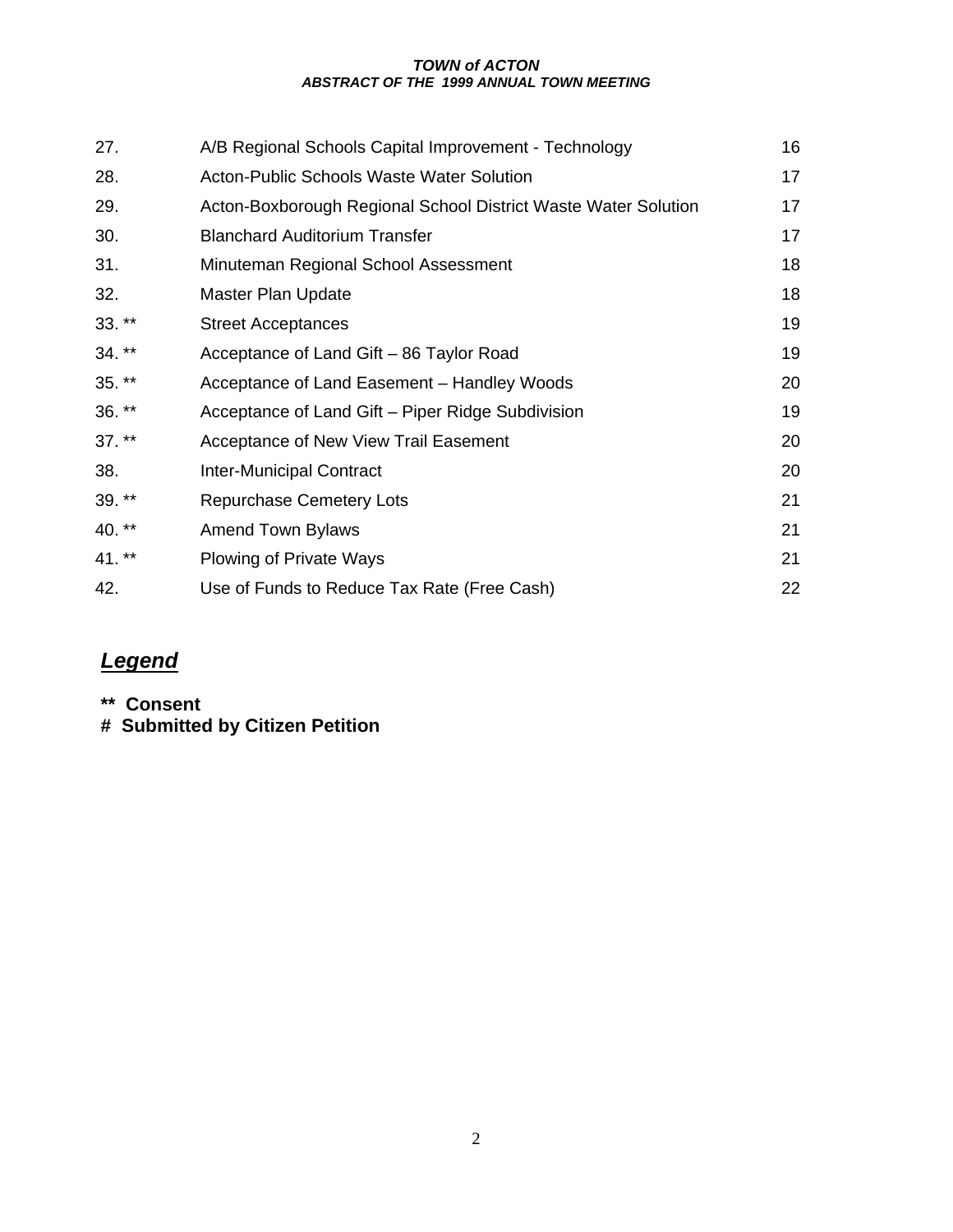# **ABSTRACT OF THE ANNUAL TOWN MEETING HELD APRIL 5, 1999 WITH ADJOURNED SESSIONS HELD APRIL 6, AND APRIL 7, 1999**

# OF REGISTERED VOTERS ATTENDING TOWN MEETING

| Monday    | April 5, 1999 916 |  |
|-----------|-------------------|--|
| Tuesday   | April 6, 1999 810 |  |
| Wednesday | April 7, 1999 432 |  |

The Moderator called the meeting to order on Monday April 5, 1999 at 7:05 PM. **Mr. MacKenzie** introduced **Reverend Brad Johnson** of the Faith Evangelical Free Church who gave the invocation.

**Reverend Johnson** asked for a moment of silence for Kosova, Macedonia and Yugoslavia. He then led the invocation.

**Mr. MacKenzie** then thanked **Dick O'Brien** for his role as acting moderator at the December Special Town Meeting. He also thanked **Bill Cady** for his work as Head Teller for town meeting.

**Mr. MacKenzie** explained that the rules and regulations of town meeting were printed in the warrant on page 63 and hoped that attendees had done their homework and had already read the rules. He noted that voters were voting on the motion that he would be reading. He explained that all doors would be closed during the vote and that no one will be allowed in or out while voting was taking place.

**Mr. MacKenzie** then introduced **Wayne Friedrichs,** Chairman of the Board of Selectmen. **Mr**. **Friedrichs** introduced the Town Clerk, Town Counsel, Town Manager and the other members of the Board of Selectmen. He also noted that **Dore' Hunter** was re-elected to the Board and that **Nancy Tavernier** was stepping down. He thanked Nancy for her 12 years of service to the Board.

**Mr. Friedrichs** calls for the reading of the consent calendar.

## **CONSENT CALANDER**

## ARTICLE **MOTION**

**3\*\* Council on Aging Enterprise Budget:** Move that the Town raise and appropriate \$50,690 for the purpose of operating the Town of Acton Senior and Handicapped Citizen Van service, and to raise such amount \$40,690 be transferred from the Council on Aging Enterprise Fund, and \$10,000 be raised and appropriated.

**4\*\* Nursing Enterprise Fund:** Move that the Town raise and appropriate \$510,004 for the purpose of operating the Public Health Nursing Service, and to raise such amount \$510,004 be transferred from the Nursing Enterprise Fund.

**5\*\* Septage Disposal Enterprise Budget:** Move that the Town raise and appropriate \$178,575 for the purpose of septage disposal, and to raise such amount \$178,575 be transferred from the Septage Disposal Enterprise Fund.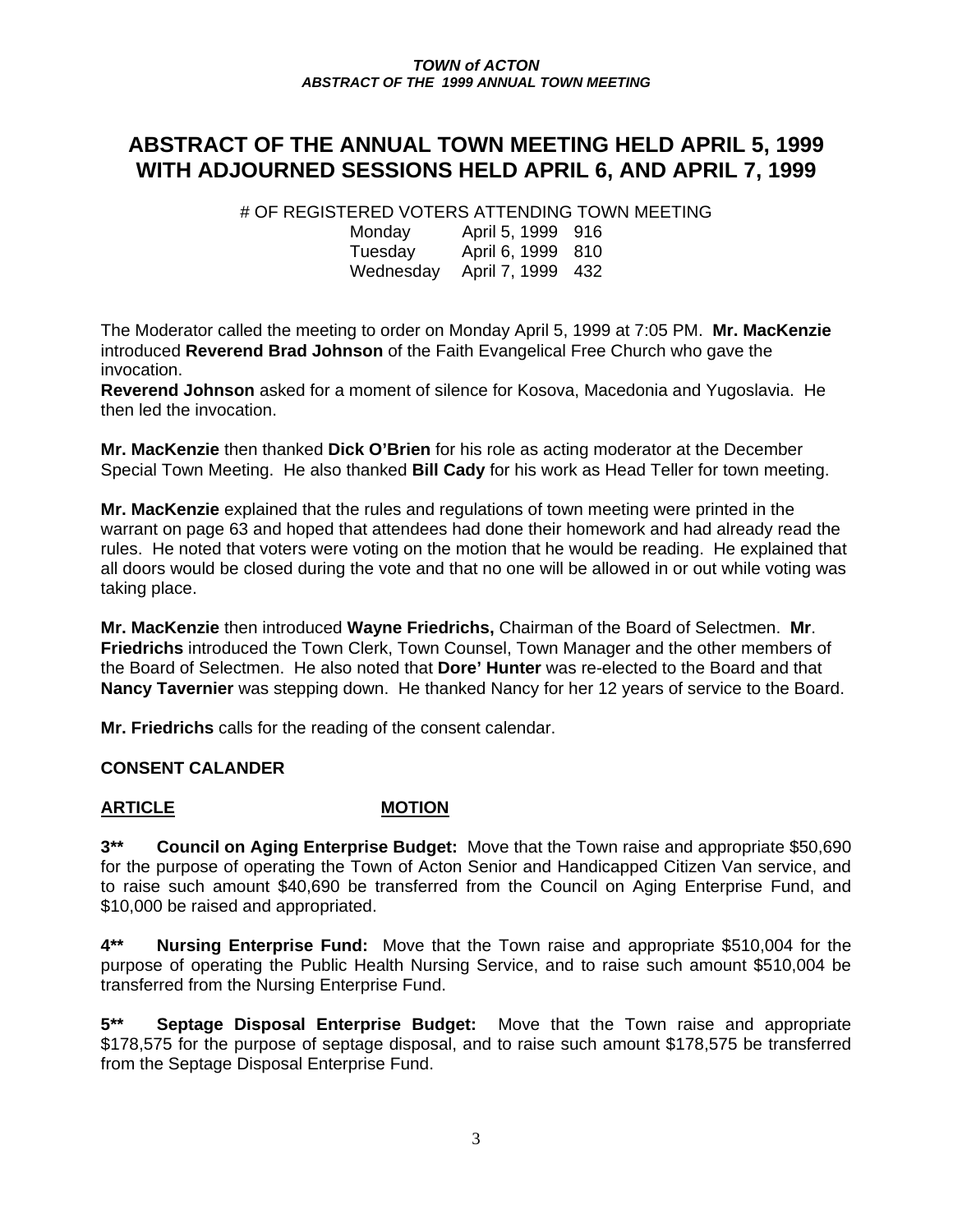**6\*\* NESWC Enterprise Fund:** Move that the Town raise and appropriate \$2,276,015 for the purpose of trash disposal, and to raise such amount \$1,609,015 be transferred from the NESWC Enterprise Fund, and \$667,000 be raised and appropriated.

**7\*\* Section 53 1/2 Self-Funding Programs:** Move that the revolving funds for the Local School System, Historic District Commission, Building Department, Sealer of Weights and Measures, Health Department, and Fire Department be continued for FY00 in the amounts and for the purposes set forth in the expense column of this article.

**8\*\* Chapter 90 Highway Reimbursement Program:** Move that the Selectmen are authorized to accept Highway funds from all sources and such funds are hereby appropriated for highway purposes.

**9\*\* Emergency/Disaster Aid Appropriations:** Move in the words of the article.

**10\*\* Merriam School Offset Receipts Budget:** Move that the Town raise and appropriate \$25,758 for the purpose of maintaining the Merriam School Building, and to raise such amount \$25,758 be transferred from the Merriam School Offset Receipts Budget.

**33\*\* Street Acceptances:** Move that the Town accept as a public way the streets listed in the Article, as laid out by the Board of Selectmen according to the plans on file with the Town Clerk, and authorize the Board of Selectmen to take the fee or easements for drainage, utility, or other purposes where shown on said plan or described in the Order of Layout.

- **34\*\* Accept Land Gift:** Move in the words of the article.
- **35\*\* Accept Land Gift:** Move in the words of the article.
- **36\*\* Accept Land Gift:** Move in the words of the article
- **37\*\* Accept Land Gift:** Move in the words of the article
- **39\*\* Repurchase Cemetery Lots**: Move in the words of the article
- **40\*\* Amend Town Bylaws:** Move in the words of the article

**41\*\* Plowing of Private Ways:** Move that the Town raise and appropriate \$10,000 to be expended by the Town Manager for plowing of private ways open to public use as designated by the Board of Selectmen.

## *CONSENT ARTICLE #41 IS HELD*

## **ARTICLE 1 CHOOSE TOWN OFFICERS**

(Majority Vote Required)

To choose all necessary Town Officers and Committees and to fix the salaries and compensation of all the elective officers of the Town as follows:

## **ARTICLE 1 (CONTINUED)**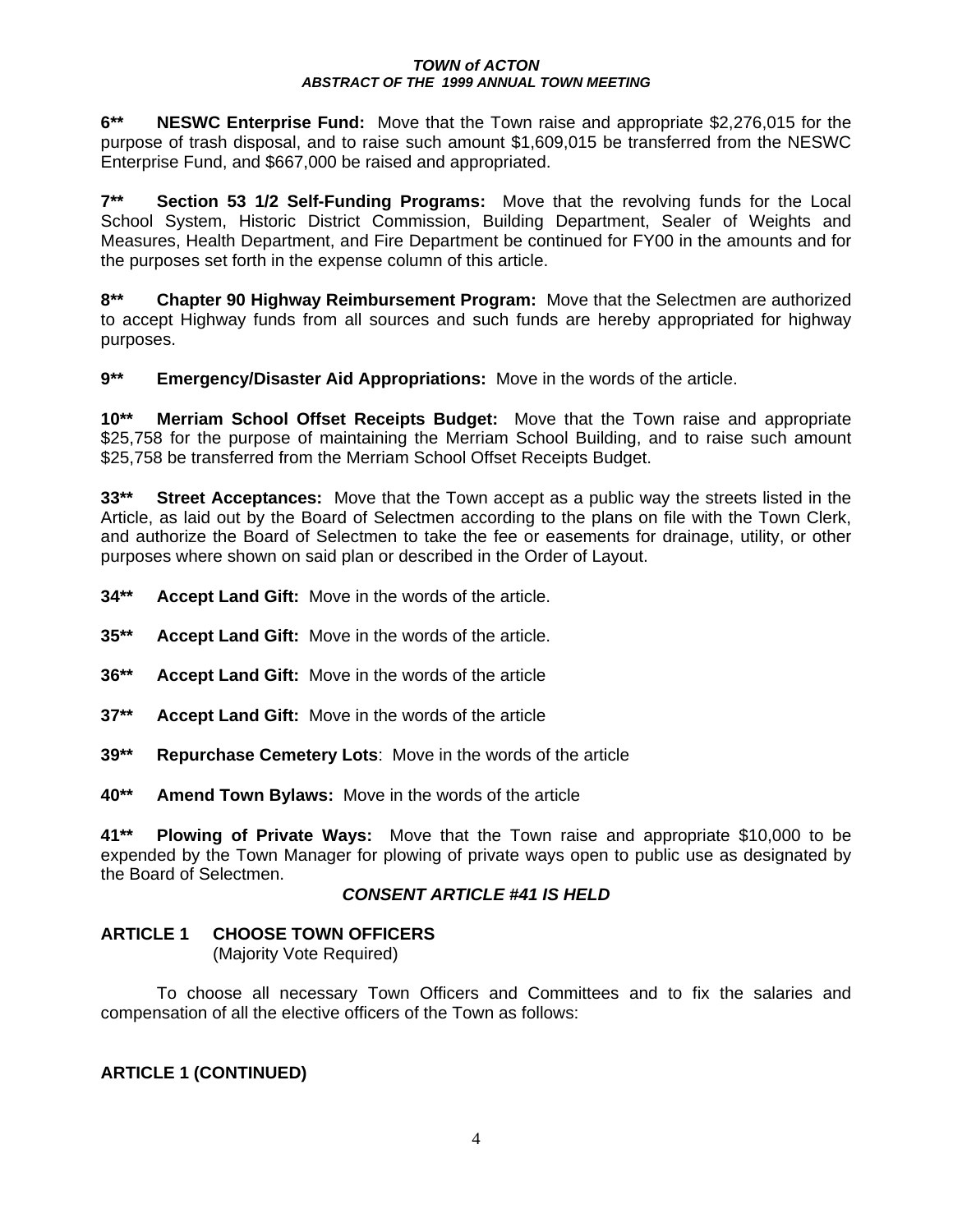Moderator **\$20.00 per Town Meeting session**  Board of Selectmen Chairman \$750.00 per year Member \$650.00 per year

Or take any other action relative thereto.

**MOTION: MR. FRIEDRICHS** moves that the Town fix the compensation for elected officers as shown in the warrant.

#### *MOTION CARRIES UNANIMOUSLY*

**MOTION: MS. CORNELIA O. HUBER**, Chairperson of the Elizabeth White Fund, nominates John J. Powers for the position of Trustee of the Elizabeth White Fund, term to expire 2002.

## *MOTION CARRIES UNANIMOUSLY*

**MOTION: MS. MABEL GREKULA**, Chairperson of the Charlotte Goodnow Fund, nominates Shirley Towel for the position of Trustee of the Elizabeth White Fund, term to expire 2002.

#### *MOTION CARRIES UNANIMOUSLY*

**MOTION: MR. EDWARD BENNETT**, Trustee of the Fireman's Relief Fund of West Acton, nominates Malcolm S. MacGregor for Trustee of the Fireman's Relief Fund of West Acton term to expire 2002.

## *MOTION CARRIES UNANIMOUSLY*

**MOTION:** Trustee of the Fireman's Relief Fund of Acton nominates William Klauer for the position of trustee, term to expire 2002.

## *MOTION CARRIES UNANIMOUSLY*

**MOTION:** The Trustees of the West Acton Citizens' Library nominate Robert L. Loomis for the position of Trustee of the West Acton Citizens' Library, term to expire 2002.

## *MOTION CARRIES UNANIMOUSLY*

#### **ARTICLE 2 HEAR AND ACCEPT REPORTS** (Majority Vote Required)

 To see if the Town will accept reports and hear and act upon the report of any committee chosen at any previous Town Meeting that has not already reported, or take any other action relative thereto.

**MOTION: MR. FRIEDRICHS** moves that the Town accepts the reports of the various Town Officers and Boards as set forth in the 1998 Town Report and that the Moderator calls for any other reports.

## *MOTION CARRIES UNANIMOUSLY*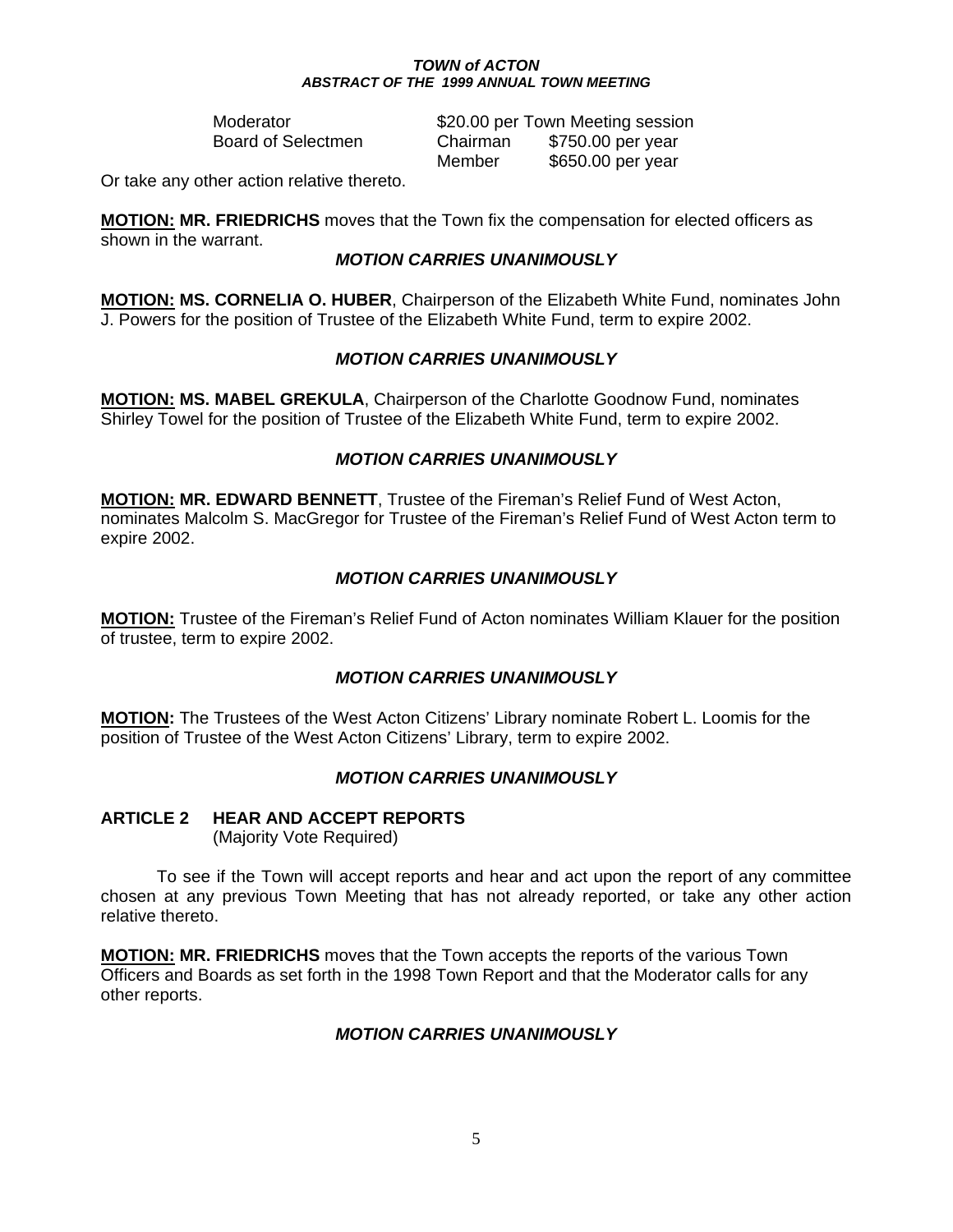**MRS. TAVERNIER** gave a report of the Acton Nursing Service and introduced Meg Lowe. Administrator for the Nursing Service. **MRS. TAVERNIER** noted that for the past two (2) years the service worked toward accreditation and was awarded this accreditation in December.

**DR. DONALD** then read a resolution re; Kosovo: (NON-BINDING RESOLUTION):

Whereas the so called ethnic cleansing of the people of Kosovo has left thousands cold, wet and hungry and homeless;

And whereas the citizens of Acton for the most part are warm, dry and have food and shelter; Whereas there are many organizations in the world reaching out to provide humanitarian relief; Resolved that the citizens of Acton join with others to support relief efforts.

Dr. Donald informed the citizens that among the many organizations is the Salvation Army donations of money may be sent or dropped off at the Middlesex Saving bank in west Acton annotated for Kosovo relief.

## *RESOLUTION CARRIES*

**MR JOHN PRENDIVILLE** made a resolution to support the Armed Forced in Kosova.

## *RESOLUTION CARRIES UNANIMOUSLY*.

#### **ARTICLE 3\*\* COUNCIL ON AGING VAN ENTERPRISE BUDGET** (Majority Vote Required)

 To see if the Town will raise and appropriate, or appropriate from available funds, the sum of \$50,690, or any other sum, to operate the Senior Van Service, in accordance with Mass General Laws Chapter 44, Section 53 F1/2, Enterprise Fund Law, or take any other action relative thereto.

**CONSENT MOTION: MRS. TAVERNIER** moves that the Town appropriate \$50,690 for the purpose of operating the Town of Acton Senior and Handicapped Citizen Van service, and to raise such amount \$40,690 be transferred from the Council on Aging Enterprise Fund, and \$10,000 be raised and appropriated.

## *CONSENT MOTION CARRIES UNANIMOUSLY*

## **ARTICLE 4\*\* NURSING ENTERPRISE BUDGET**

(Majority Vote Required)

 To see if the Town will raise and appropriate, or appropriate from available funds, the sum of \$510,004, or any other sum, to provide Public Health and Visiting Nurse Services, in accordance with Mass General Laws Chapter 44, Section 53F1/2, Enterprise Fund Law, or take any other action relative thereto.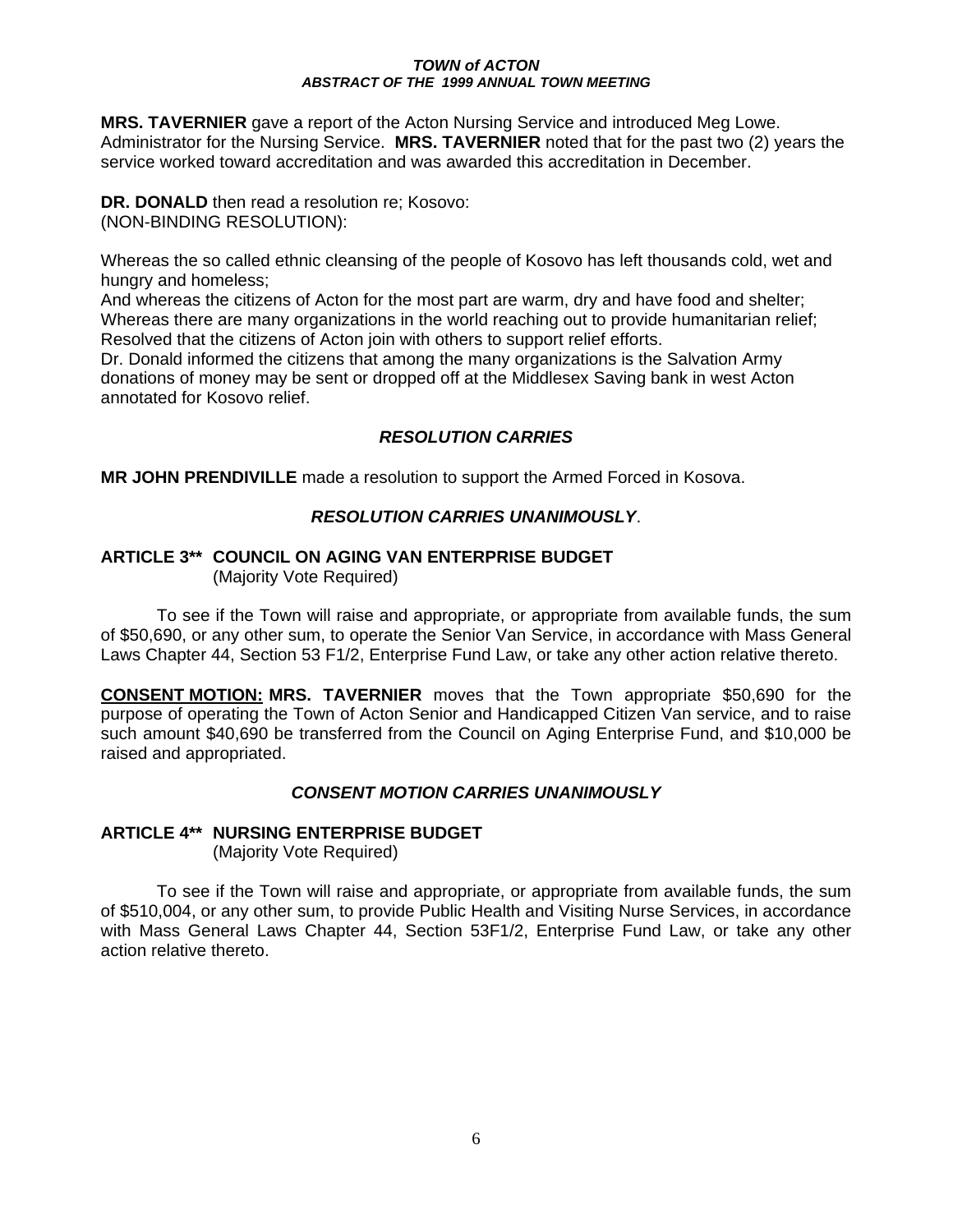## **ARTICLE 4 (Continued)**

**CONSENT MOTION: MRS. TAVERNIER** moves that the Town raise and appropriate \$510,004 for the purpose of operating the Public Health Nursing Service, and to raise such amount \$510,004 be transferred from the Nursing Enterprise Fund.

## *CONSENT MOTION CARRIES UNANIMOUSLY*

## **ARTICLE 5\*\* SEPTAGE DISPOSAL ENTERPRISE BUDGET**

(Majority Vote Required)

 To see if the Town will raise and appropriate, or appropriate from available funds, the sum of \$178,575, or any other sum, for the purpose of septage disposal, in accordance with Mass General Laws Chapter 44, Section 53F1/2, Enterprise Fund Law, or take any other action relative thereto.

**CONSENT MOTION: MRS. TAVERNIER** moves that the Town raise and appropriate \$178,575 for the purpose of septage disposal, and to raise such amount \$178,575 be transferred from the Septage Disposal Enterprise Fund.

## *CONSENT MOTION CARRIES UNANIMOUSLY*

## **ARTICLE 6\*\* NESWC ENTERPRISE BUDGET**

(Majority Vote Required)

 To see if the Town will raise and appropriate, or appropriate from available funds, the sum of \$2,276,015, or any other sum, for the purpose of solid waste disposal, in accordance with Mass General Laws Chapter 44, Section 53F1/2, Enterprise Fund Law, or take any other action relative thereto.

**CONSENT MOTION: MRS. TAVERNIER** moves that the Town appropriate \$2,276,015 for the purpose of trash disposal, and to raise such amount \$1,609,015 be transferred from the NESWC Enterprise Fund, and \$667,000 be raised and appropriated.

## *CONSENT MOTION CARRIES UNANIMOUSLY*

## **ARTICLE 7\*\* SECTION 53E1/2 SELF-FUNDING PROGRAMS**

(Majority Vote Required)

 To see if the Town will vote pursuant to Section 53E1/2 of Chapter 44 of the Massachusetts General Laws to continue revolving funds for the Local School system, Historic District Commission, Building Department, Sealer of Weights and Measures, Health Inspectional Services, and Fire Department Fire Alarm Network, or take any other action relative thereto.

|                               | <b>FUND BALANCE</b><br>6/30/98 | <b>REVENUE</b><br><b>FY2000</b> | <b>EXPENSE</b><br><b>FY2000</b> |
|-------------------------------|--------------------------------|---------------------------------|---------------------------------|
| <b>School Department</b>      |                                |                                 |                                 |
| Douglas At Dawn               | $$ -0-$                        | \$20,000                        | \$20,000                        |
| Merriam Afternoons/Summer     | $$ -0-$                        | \$20,000                        | \$20,000                        |
| <b>ARTICLE 7 (Continued)</b>  |                                |                                 |                                 |
| <b>Gates Amazing Mornings</b> | \$4,424                        | \$20,000                        | \$20,000                        |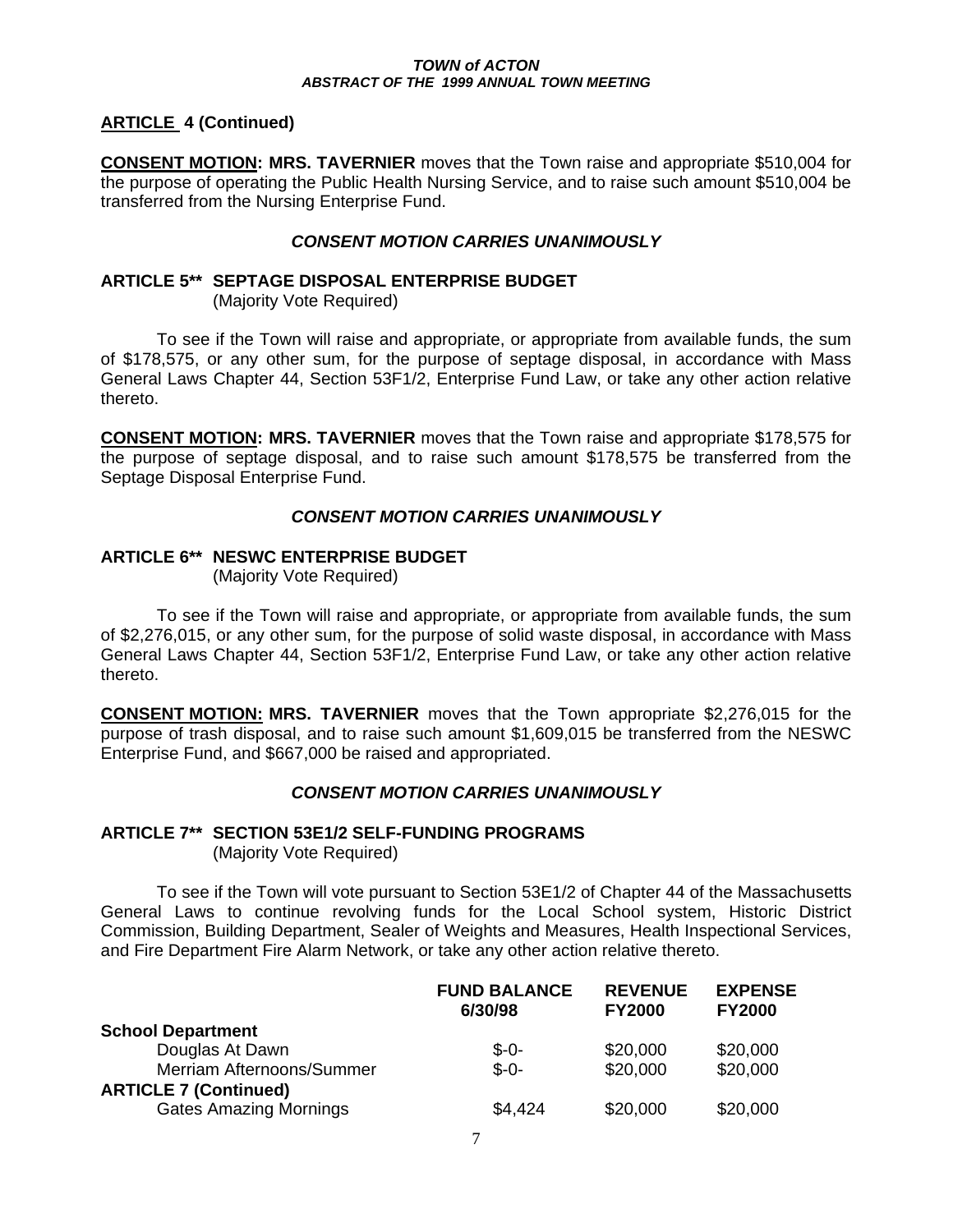| <b>Historic District Commission</b><br><b>Building Department</b>                                                                                            | S.<br>634           | S<br>400             | \$<br>600            |
|--------------------------------------------------------------------------------------------------------------------------------------------------------------|---------------------|----------------------|----------------------|
| (Includes fees for Micro Filming,<br><b>Electrical Permits, Plumbing Permits</b><br>Gas Permits, Sign Licenses and<br>Licenses and Periodic Inspection Fees) | \$48,205            | \$104,243            | \$104,243            |
| <b>Sealer of Weights and Measures</b>                                                                                                                        | \$1,067             | \$7,600              | \$7,430              |
| <b>Health Department</b><br><b>Food Service Inspections</b><br><b>Hazardous Materials Inspections</b>                                                        | \$6,853<br>\$29,868 | \$22,715<br>\$21,210 | \$22,715<br>\$21,210 |
| <b>Fire Department</b><br><b>Fire Alarm Network</b>                                                                                                          | \$36,252            | \$37,000             | \$31,000             |

**CONSENT MOTION: MRS. TAVERNIER** moves that the revolving funds for the Local School System, Historic District Commission, Building Department, Sealer of Weights and Measures, Health Department, and Fire Department be continued for FY00 in the amounts and for the purposes set forth in the expense column of this article.

## *CONSENT MOTION CARRIES UNANIMOUSLY*

#### **ARTICLE 8\*\* CHAPTER 90 HIGHWAY REIMBURSEMENT PROGRAM** (Majority Vote Required)

To see if the Town will raise and appropriate or appropriate from available funds a sum of money for highway improvements under the authority of Chapter 90 of the Mass General Laws and any other applicable laws, or take any other action relative thereto.

**CONSENT MOTION: MRS. TAVERNIER** moves that the Selectmen are authorized to accept Highway funds from all sources and such funds are hereby appropriated for highway purposes.

#### *CONSENT MOTION CARRIES UNANIMOUSLY*

## **ARTICLE 9\*\* EMERGENCY/DISASTER AID APPROPRIATIONS** (Majority Vote Required)

 To see if the Town will vote to appropriate any Federal Government and State Government reimbursement for costs incurred as a result of any declared emergencies or other unusual occurrences during Fiscal Year 2000, or take any other action relative thereto.

**CONSENT MOTION: MRS. TAVERNIER** moves that the Selectmen are authorized to accept Emergency Reimbursement Funds from all sources and such funds are hereby appropriated for use by the Town Manager.

## *CONSENT MOTION CARRIES UNANIMOUSLY*

## **ARTICLE 10\*\* MERRIAM SCHOOL OFFSET RECEIPTS BUDGET**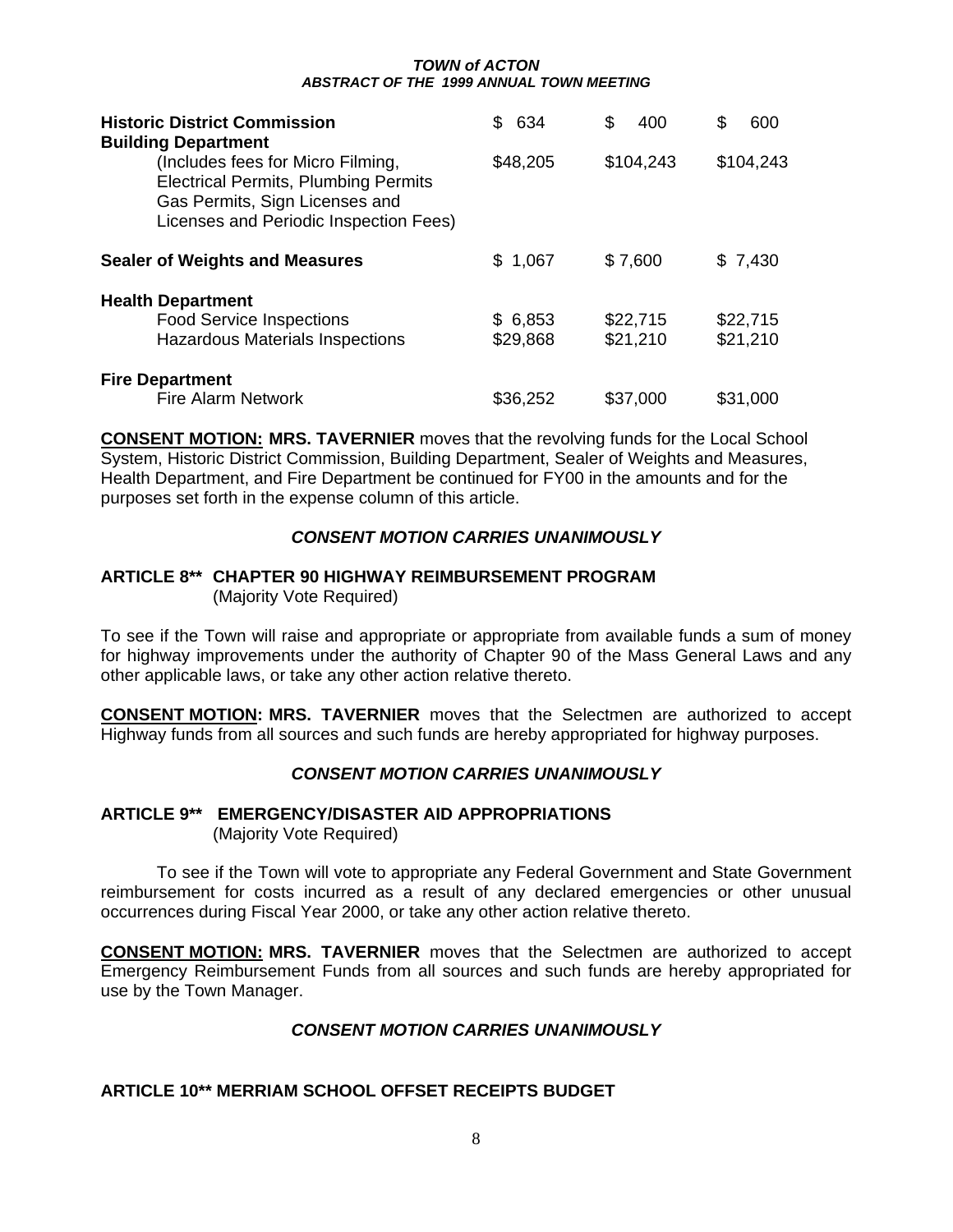#### **(**Majority Vote Required)

 To see if the Town will raise and appropriate, or appropriate from available funds, the sum of \$25,758, or any other sum, for the purpose of maintaining and operating the Merriam School, in accordance with Mass General Laws, Chapter 44, Section 53E, Offset Receipts Law, or take any other action relative thereto.

**CONSENT MOTION: MRS. TAVERNIER** moves that the Town appropriate \$25,758 for the purpose of maintaining the Merriam School Building, and to raise such amount \$25,758 be transferred from the Merriam School Offset Receipts Budget.

## *CONSENT MOTION CARRIES UNANIMOUSLY*

## **ARTICLE 11 BUDGET TRANSFER**

(Majority Vote Required)

 To see if the Town will raise and appropriate, or appropriate from available funds, an amount of money to be used in conjunction with funds appropriated under the current fiscal year's budgets to be used during the current fiscal year, or make any other adjustments to the current fiscal year budgets and appropriations that may be necessary, or take any other action relative thereto.

**MOTION**: **MRS. TAVERNIER** moves that the Town appropriate \$795,220 for the purpose of funding the Town's share of the cost of the Retrofit Settlement Agreement between the Northeast Solid Waste Committee and Massachusetts Refusetech Inc, and to raise such amount \$795,220 be transferred from the NESWC Enterprise Fund.

## *MOTION CARRIES*

**MR. MACKENZIE** introduced **TOM MACKEY** of the Finance Committee who gave a presentation of the overall budget.

## **ARTICLE 12 TOWN OPERATING BUDGET**

(Majority Vote Required)

 To see what sums of money the Town will raise and appropriate, or appropriate from available funds, to defray the necessary expenses of the several departments, offices and boards of the Town, exclusive of the school budgets, or take any other action relative thereto.

**MOTION: MR. FRIEDRICHS** moves that the Town Budget for the period July 1, 1999 to June 30, 2000, in the amount of \$13,896,781 be raised and appropriated in its entirety, except that \$69,435 be transferred from the Cemetery Trust Fund for Cemetery Use and further that the Town Manager be authorized to sell, trade or dispose of vehicles being replaced and to expend any proceeds received.

*MOTION CARRIES*  **ARTICLE 13 CAPITAL IMPROVEMENTS - SIDEWALKS**  (Majority Vote Required)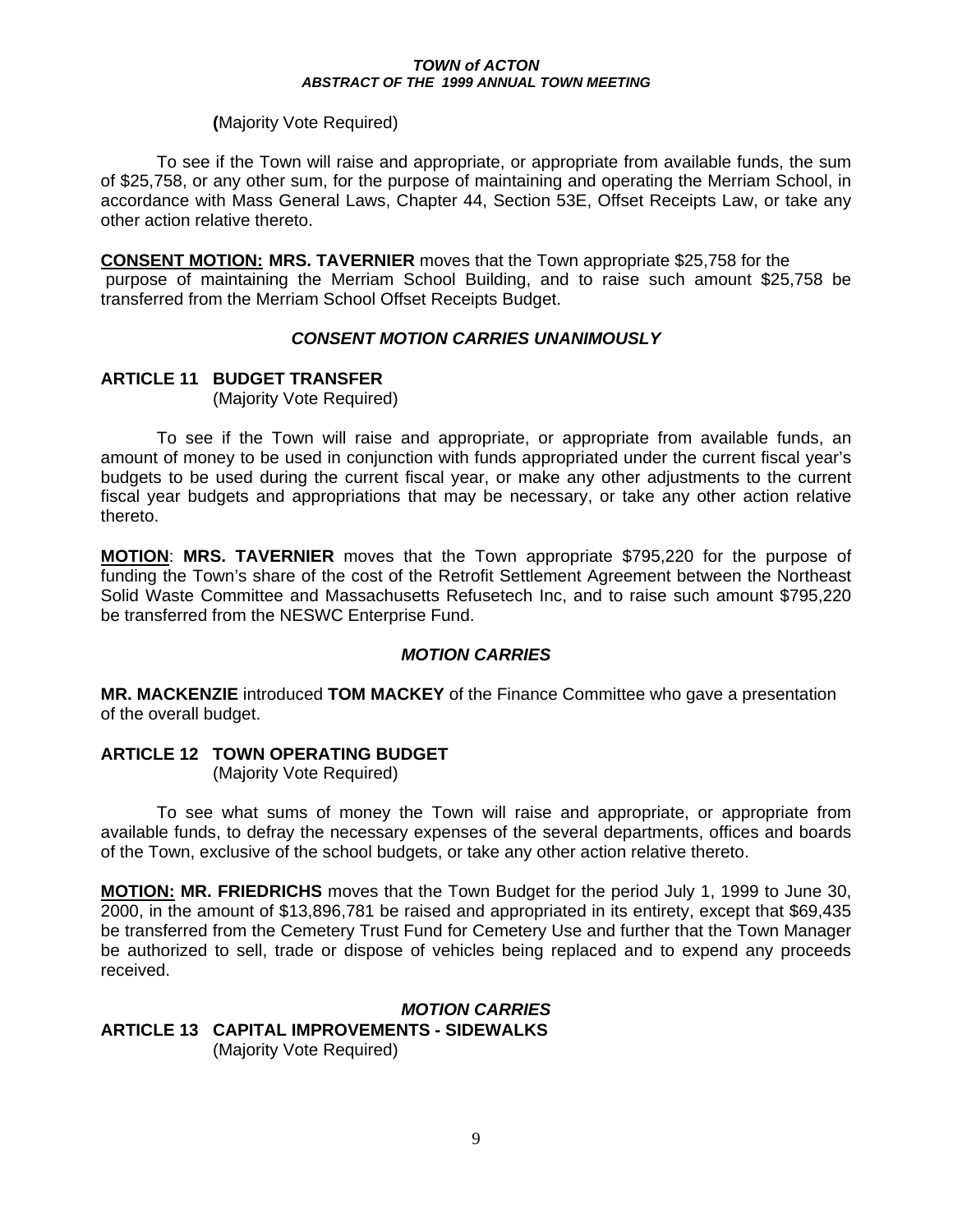To see if the Town will raise and appropriate, or appropriate from available funds, the sum of \$30,000, or any other sum, to be expended by the Town Manager for the construction of sidewalks on Town Ways, or take any other action relative thereto.

**MOTION: MRS. TAVERNIER** moves that the Town raise and appropriate \$30,000 to be expended by the Town Manager for the purpose of designing and constructing sidewalks.

#### *MOTION CARRIES*

#### **ARTICLE 14 CAPITAL IMPROVEMENTS, FACILITIES AND EQUIPMENT**  (Majority Vote Required)

 To see if the Town will raise and appropriate, or appropriate from available funds, a sum of money, for the replacement or improvement of facilities and equipment as listed below:

| Α. | Culvert                         | S  | 30,000    |
|----|---------------------------------|----|-----------|
| В. | <b>Police Station Generator</b> | S  | 50,000    |
| C. | <b>Fire Call Recorder</b>       | \$ | 15,000    |
| D. | Replace Micro-Vax System        | S  | 20,000    |
| Ε. | 2A/27 Field Improvements        | \$ | 11,000    |
| F. | <b>Police Call Check</b>        | \$ | 2,100     |
| G. | GUI                             |    | 60,000    |
| Η. | GIS                             |    | \$100,000 |
| I. | Kelley's Corner Drainage        | S  | 5,000     |
| Κ. | <b>MIS Consultant</b>           |    | 35,000    |
|    | Total                           |    | \$328,100 |

or take any other action relative thereto.

**MOTION: MR. KABAKOFF** moves that the Town appropriate \$308,100 to be expended by the Town Manager for the purpose of purchasing equipment, making infrastructure repairs and retaining consultants as listed in the Article, except that no action be taken on item D, Replace Micro-Vax System, and to raise such amount \$221,000 be transferred from Free Cash and \$87,100 be raised and appropriated.

**AMENDED MOTION: MR. JOHNSTON** moves to amend the article by having the amount appropriated of \$308,100. changed to \$198.100. and by deleting the following items G and H and by adding a new item " L" called computer consultant for \$60,000. for a total of \$198,100. After a point of order by Mr.Hunter that L cannot be added and therefore is beyond the scope of the Article, Mr. Johnston was advised that his motion is not acceptable.

#### **Mr. Johnston withdrew the motion.**

**AMENDED MOTION: MS. ANNE KADLEC** moves to delete the original motion in its entirety and replace it with the following, that the Town appropriate \$148,100 to be expended by the Town Manager for the purpose of purchasing equipment, making infrastructure repairs and retaining **ARTICLE 14 (Continued)** 

consultants as listed in the Article, except that no action be taken on item D, Replace Micro-Vax System, item G, GUI-based software, and item H, GIS Implementation program, and to raise such amount \$148,100 be transferred from Free Cash.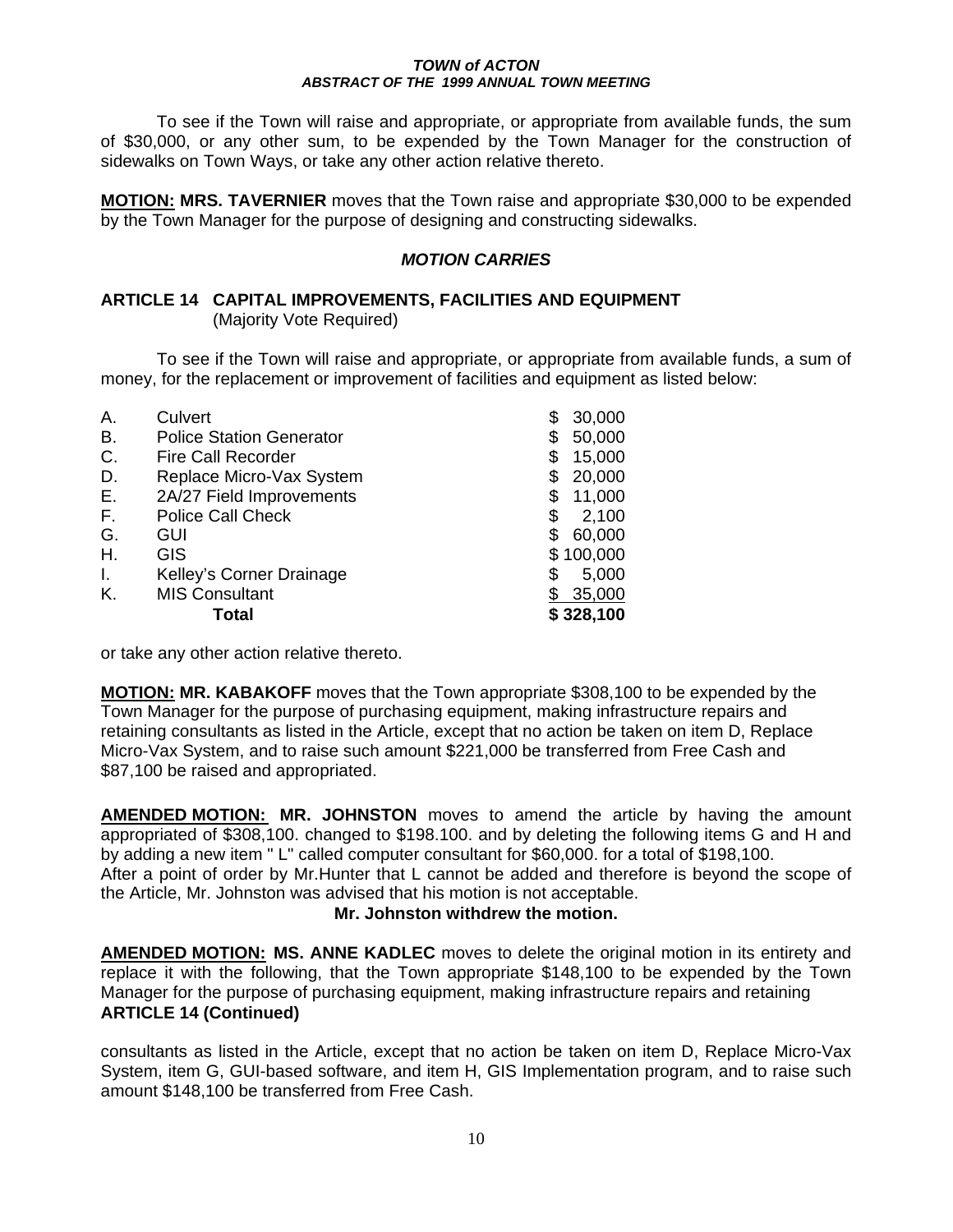#### *AMENDED MOTION CARRIES*

#### **ARTICLE 15 CAPITAL IMPROVEMENTS - VEHICLES**

(Majority Vote Required)

 To see if the Town will raise and appropriate, or appropriate from available funds, the sum of \$442,780, or any other sum, to be expended by the Town Manager for the various purposes listed below:

| Α.                                        | <b>Speed Awareness Trailer</b> | 12,980                  |
|-------------------------------------------|--------------------------------|-------------------------|
| В.                                        | Sign Truck                     | \$25,800                |
| $\mathsf{C}$                              | Pickup Truck                   | \$27,000                |
| D.                                        | Front-End Loader               | \$83,000                |
| Е.                                        | 10 Ton Dump Truck              | \$84,000                |
| E.                                        | <b>Fire Department Pumper</b>  | \$195,000 not \$210,000 |
|                                           | Total                          | \$427,780               |
| or take any other action relative thereto |                                |                         |

or take any other action relative thereto.

**MOTION: MR. KABAKOFF** moves that the Town raise and appropriate \$427,780 to be expended by the Town Manager for the purpose of purchasing new vehicles and replacing vehicles as listed in the Article and that the Town Manager be authorized to sell, trade, or dispose of vehicles being replaced and to expend any proceeds received.

**AMENDED MOTION: MR. JOHNSTON** moves that the Town raise and appropriate \$232,780 to be expended by the Town Manager for the purpose of purchasing new vehicles and replacing vehicles as listed in the Article, except that no action be taken on Item F, and that the Town Manager be authorized to sell, trade, or dispose of vehicles being replaced and to expend any proceeds received, and to raise such amount \$73,000 be transferred from free cash, and \$159,780 be raised and appropriated.

## *AMENDED MOTION LOST*

**AMENDED MOTION: MRS. TROSTORFF** moves to amend the original motion by deleting the Speed Awareness Trailer and to reduce the cost by \$12,980. Total amount of the motion would now be \$414,800.

## *AMENDED MOTION CARRIES*

## **ARTICLE 16 TOWN BOARD SUPPORT – SPECIAL PROJECTS**

(Majority Vote Required)

To see if the Town will raise and appropriate, or appropriate from available funds, the sum of \$5,000, or any other sum, to be expended by the Town Manager for the on-going expenses of the Acton Boxborough Cultural Council, or take any other action relative thereto.

#### **ARTICLE 16 (C0ONTINUED)**

**MOTION: MRS. TAVERNIER** moves that the Town raise and appropriate \$5,000 to be expended by the Town Manager for the on-going expenses of the Acton Boxborough Cultural Council.

## *MOTION CARRIES*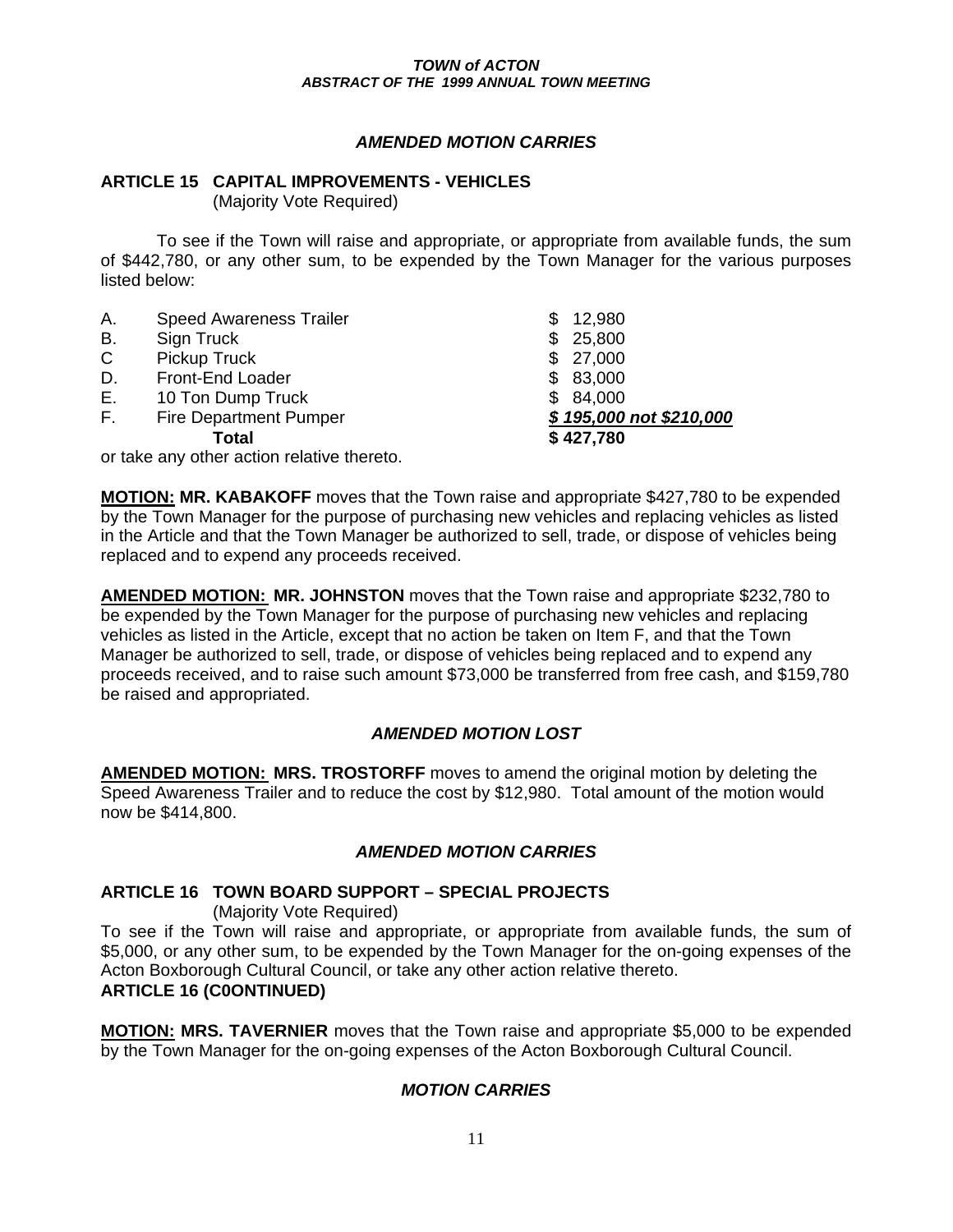#### **MOTION: MR. FRIEDRICHS** MOVED TO ADJOURN THIS MEETING AT 10:55 PM UNTIL ARPIL 6, 1999 AT THE ACTON BOXBOROUGH REGIONAL HIGH SCHOOL FIELDHOUSE AT 7 PM.  *MOTION CARRIES.*

# **APRIL 6, 1999**

The Moderator called the meeting to order at 7:07 PM at the Acton Boxborough Regional High School fieldhouse on Tuesday, April 6, 1999

**MRS. WILLIAMS**, a member of the League of Women Voters, reminded citizens that there would be a Special State Election on Tuesday, April 16, 1999 to fill the vacant Senate seat. The Local Cable Television Station will carry the Candidates Night that will be held by the League.

**MOTION: MR. KABAKOFF** moves that the Board of Selectmen unanimously voted to reconsider Article 15, Item F, to discuss the pumper truck.

**MR. MACKENZIE** informed the voters that it would take a <sup>3</sup>/<sub>4</sub> vote to reconsider this vote.

## *MOTION TO RECONSIDER THIS VOTE IS LOST.*

#### **ARTICLE 17 ELDERLY TAX RELIEF – CLAUSE 18, NON-BINDING RESOLUTION (**Majority Vote Required)

 To see if the Town will vote to adopt a non-binding resolution requesting the Board of Assessors to consider the sense of the community in regard to determining financial hardship in the context of real estate tax exemptions under Massachusetts General Laws Chapter 59, Section 5, Clause 18, or take any other action relative thereto.

**MOTION: MR. HUNTER** moves that the following Resolution be adopted:

 Whereas, the citizens of Acton recognize that many of its senior citizens are experiencing economic hardship and cannot afford to pay what would otherwise be their full and fair share of real estate taxes, and

 Whereas, the Board of Assessors is empowered under Massachusetts General Laws Chapter Fifty Nine, Section Five, Clause Eighteen in certain circumstances to grant real estate tax abatements to taxpayers experiencing financial hardship.

Now therefor, Be it Resolved, that the citizens of Acton urge and recommend that the Board of Assessors grant Clause Eighteen hardship abatements to deserving senior citizens for who the payment of their full real estate tax bill would deprive them of sufficient income to maintain their reasonably established quality of life in Acton.

## *RESOLUTION MOTION CARRIES*

## **ARTICLE 18 ELDERLY TAX RELIEF – INCREASE CLAUSE 41A TAX DEFERRAL** (Majority Vote Required)

 To see if the Town will vote to increase the maximum gross receipts needed to qualify for a property tax exemption under Chapter 59, Section 5, Clause 41A of the Massachusetts General Laws to \$40,000, or take any other action relative thereto.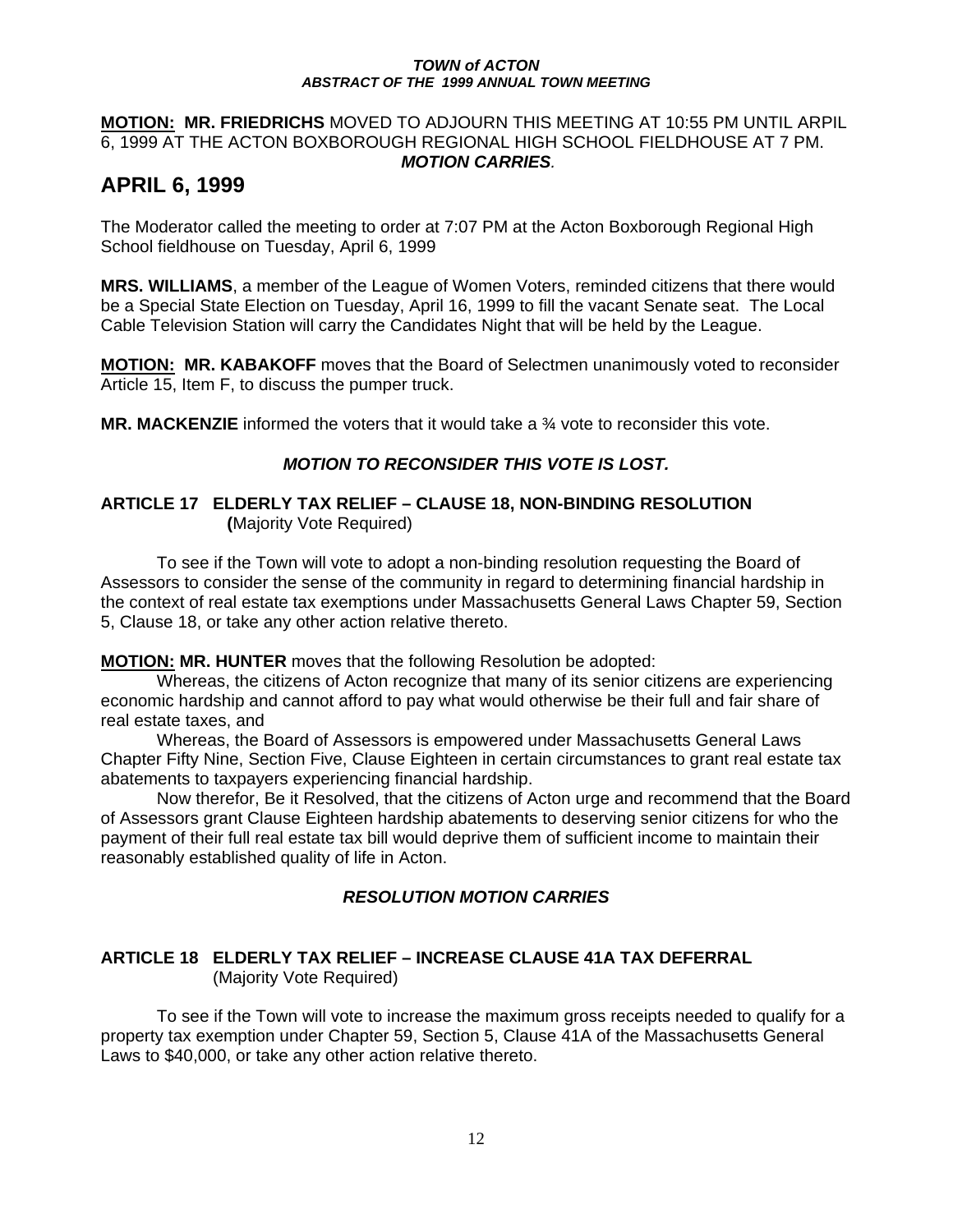**MOTION: MR. HUNTER** moves that the Town increase to \$40,000 the maximum gross receipts needed to qualify for a property tax exemption under Chapter 59, Section 5, Clause 41A of the Massachusetts General Laws as amended.

#### *MOTION CARRIES*

## **ARTICLE 19 ELDERLY TAX RELIEF – ACCEPT CHAPTER 73 OF ACTS OF 1986,** (Majority Vote Required)

 To see if the Town will accept Chapter 73 of the Acts of 1986 as amended by Chapter 126 of the Acts of 1988, providing for a 100% increase in certain property tax exemptions, or take any other action relative thereto.

**MOTION: MR. ASHTON** moves that the Town accept Chapter 73 of the Acts of 1986 as amended, and that the Town double the property tax exemptions as allowed by this statute.

#### *MOTION CARRIES*

# **ARTICLE 20 ELDERLY TAX RELIEF** – **ACCEPT CHAPTER 166 OF ACTS OF 1998, "CHECK-OFF" FUND**

(Majority Vote Required)

 To see if the Town will vote to accept Section 3D of Chapter 60 of the General Laws as inserted by Chapter 166 of the Acts of 1998, establishing aid to the elderly and disabled through voluntary contributions, or take any other action relative thereto.

**MOTION: MR. ASHTON** moves that the Town accept the provisions of Section 3D of Chapter 60 of the Massachusetts General Laws as amended.

## *MOTION CARRIES*

#### **ARTICLE 21 ELDERLY TAX RELIEF – WORK PROGRAM** (Majority Vote Required)

 To see if the Town will vote to raise and appropriate, or appropriate from available funds, a sum of money to provide tax relief for Senior Citizens in the form of a Senior Citizen Work Program, or take any other action relative thereto.

## **ARTICLE 21 (Continued)**

**MOTION: MR. ASHTON** moves that the Town authorize the Board of Selectmen to establish a Senior Citizen Property Tax Work-off Program, and the Town Manger is authorized to apply for and to expend gift and grant monies received for said purpose.

#### *MOTION CARRIES*

## **ARTICLE 22# SENIOR CENTER EMINENT DOMAIN TAKING (2/3 Vote Required) # Submitted by Citizen Petition**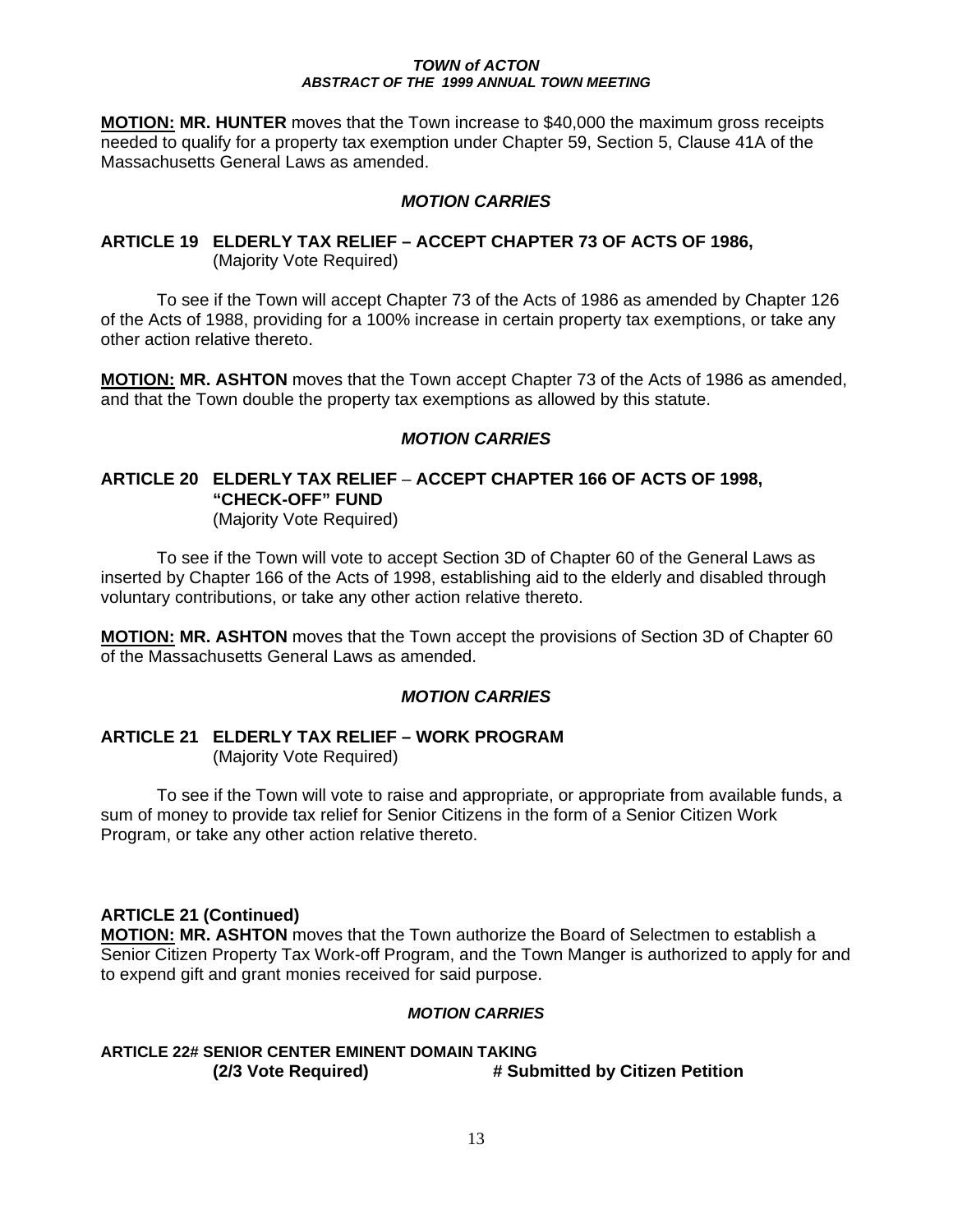To see if the town will vote to authorize the Board of Selectmen to acquire in fee simple by eminent domain, a parcel of land and buildings thereon identified as Lot E, as set forth in the lease between the Audubon Hill North Condominium Association, and the Audubon Hill South Condominium Association, and the Board of Selectmen of the Town of Acton dated November l, 1993 and further described in a Comprehensive Development Agreement dated July 25, 1989 and recorded with the Middlesex South Registry of Deeds at Book 19966, Page 008, and to see if the Town of Acton will vote to raise and appropriate, transfer and appropriate from available funds, transfer and appropriate from the stabilization fund, and/or borrow a certain sum of money for the purpose of implementing this Article and to defray all necessary costs, fees, and expenses in connection with the acquisition of said land and buildings and for paying any damages which may be awarded as a result of said taking, and to see if the Town of Acton will vote to require and authorize the Board of Selectmen and any and all applicable departments within the jurisdiction of the area set forth therein, to execute all necessary and proper agreements and documents for the purposes of implementing said Article; or take any other action relative thereto.

**MOTION: MR. HARRINGTON** moves to take no action.

#### *MOTION CARRIES UNANIMOUSLY*

#### **ARTICLE 23 ACTON PUBLIC SCHOOLS BUDGET** (Majority Vote Required)

 To see if the Town will raise and appropriate, or appropriate from available funds, a sum of money to defray the necessary expenses of the Local Schools, or take any other action relative thereto.

**MOTION: MR. LIBERTY** moves that the Acton Public School Budget for the period July 1, 1999 to June 30, 2000, in the amount of \$14,818,818 be raised and appropriated in its entirety, provided that \$620,824 of this appropriation is contingent upon the Town voting to exempt said amount from the limitation on total taxes imposed by G.L. c. 59, s. 21C (Proposition 2  $\frac{1}{2}$  so called).

**AMENDED MOTION: MR. KADLEC** moves to delete the amount in the original motion, \$14,818,818 and insert in its place the amount of \$14,234,737 and further to delete all the words after " in its entirety " and to place a period after the word " entirety ".

#### *AMENDED MOTION IS LOST*

#### **YES 60 NO 40 TOTAL VOTE 100** *ORIGINAL MOTION CARRIES*

## **ARTICLE 24 ACTON-BOXBOROUGH REGIONAL SCHOOL ASSESSMENT (**Majority Vote Required)

 To see if the Town will raise and appropriate, or appropriate from available funds, the sum of \$12,986,048, or any other sum, to defray the necessary expenses of the Acton-Boxborough Regional School District, or take any other action relative thereto.

**MOTION: MRS. STUNTZ** moves that the Acton-Boxborough Regional School Assessment for the period July 1, 1999 to June 30, 2000, in the amount of \$12,524,907 be raised and appropriated in its entirety, provided that \$564,096 of this appropriation is contingent upon the Town voting to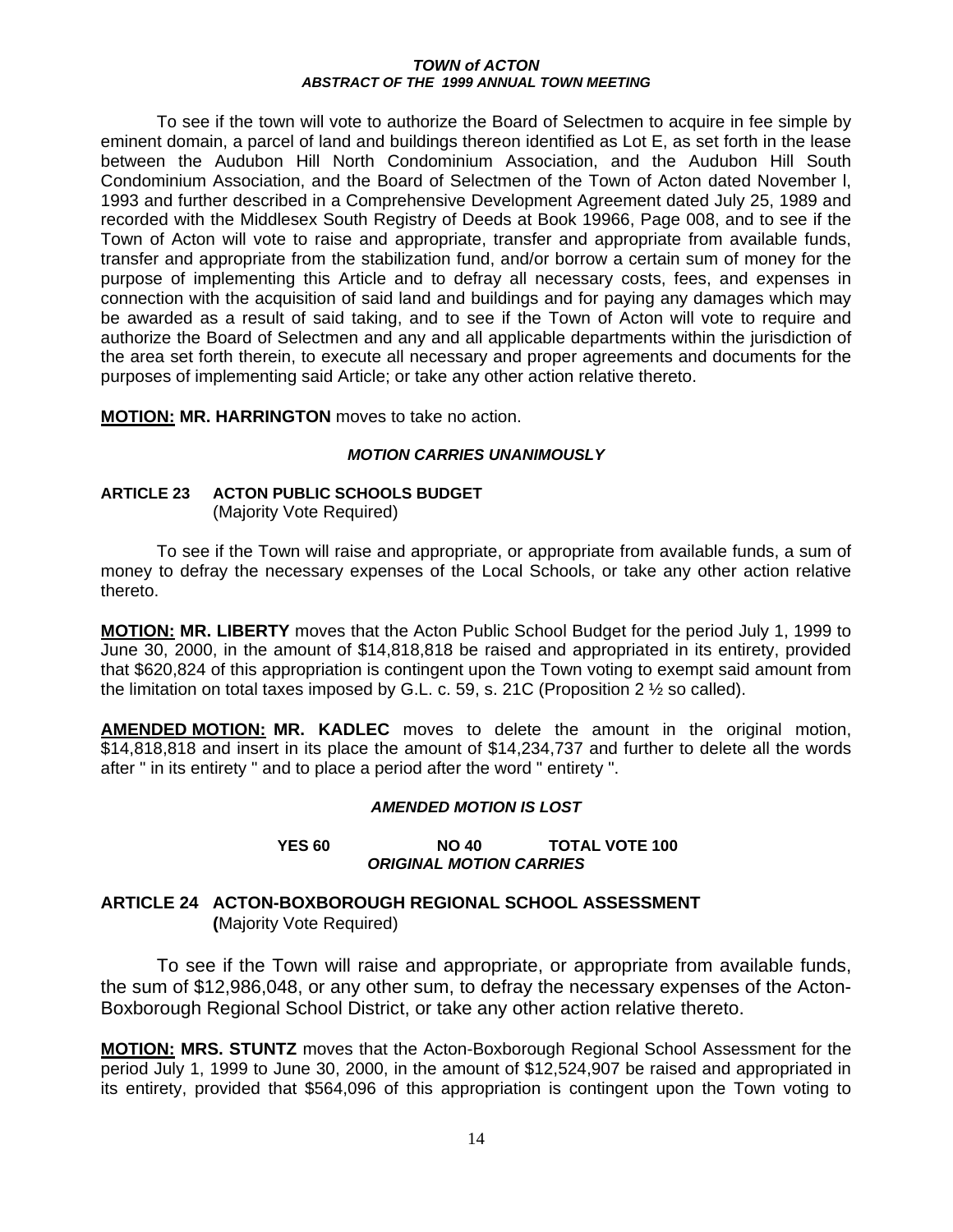exempt said amount from the limitation on total taxes imposed by G.L. c. 59, s. 21C (Proposition 2  $\frac{1}{2}$  so called).

**AMENDED MOTION: MR. KADLEC** moves to delete from the original motion the amount, \$12,524,907, and insert in its place the amount of \$11,836,000, and further to delete all the words after " in its entirety " and to place a period after the word " entirety " .

## *AMENDED MOTION IS LOST*

## *ORIGINAL MOTION CARRIES*

#### **ARTICLE 25 ACTON PUBLIC SCHOOLS CAPITAL IMPROVEMENT PROJECTS (Health & Safety, Maintenance and Technology)** (Majority Vote Required)

To see if the Town will vote to appropriate a sum of money for the purpose of remodeling and making extraordinary repairs to the Conant, Douglas, Gates and Merriam Schools, and for the purchase of equipment, including any architects' fees and engineering fees and other costs incidental thereto and for the development, design, purchase and installation of computer hardware, computer software and other costs incidental thereto and determine whether such appropriation shall be raised by borrowing or otherwise, or take any other action relative thereto.

**MOTION: MR. LIBERTY** moves that the Town appropriate \$550,000 to be expended by the Acton School Committee for the purposes set forth in the Article, and to raise such amount, \$550,000 be transferred from Free Cash.

**AMENDED MOTION:** (2/3 Vote Required**) MR. EVANS** moves that the Town appropriate \$550,000 to be expended by the Acton School Committee for the purpose set forth in the Article, and to transfer \$175,000 from Free Cash and authorize the Town Treasurer to borrow \$375,000 under G.L. s 44

**VOTE YES 184 NO 320 TOTAL 504** 

*AMENDED MOTION IS LOST* 

## **ARTICLE 25 (continued)**

**AMENDED MOTION:** (2/3 Vote Required**) MR. KADLEC** moves that the Town raise and appropriate \$175,000 to be expended by the Acton School Committee for the purpose of repairing or replacing the septic system at the Conant School.

## *AMENDED MOTION IS LOST*

## *ORIGINAL MOTION CARRIES*

**MOTION: MR. FRIEDRICHS** moves to adjourn this meeting at 11:10 PM until Wednesday, April 7, 1999 at the Acton Boxborough Regional School Fieldhouse at 7:00 PM.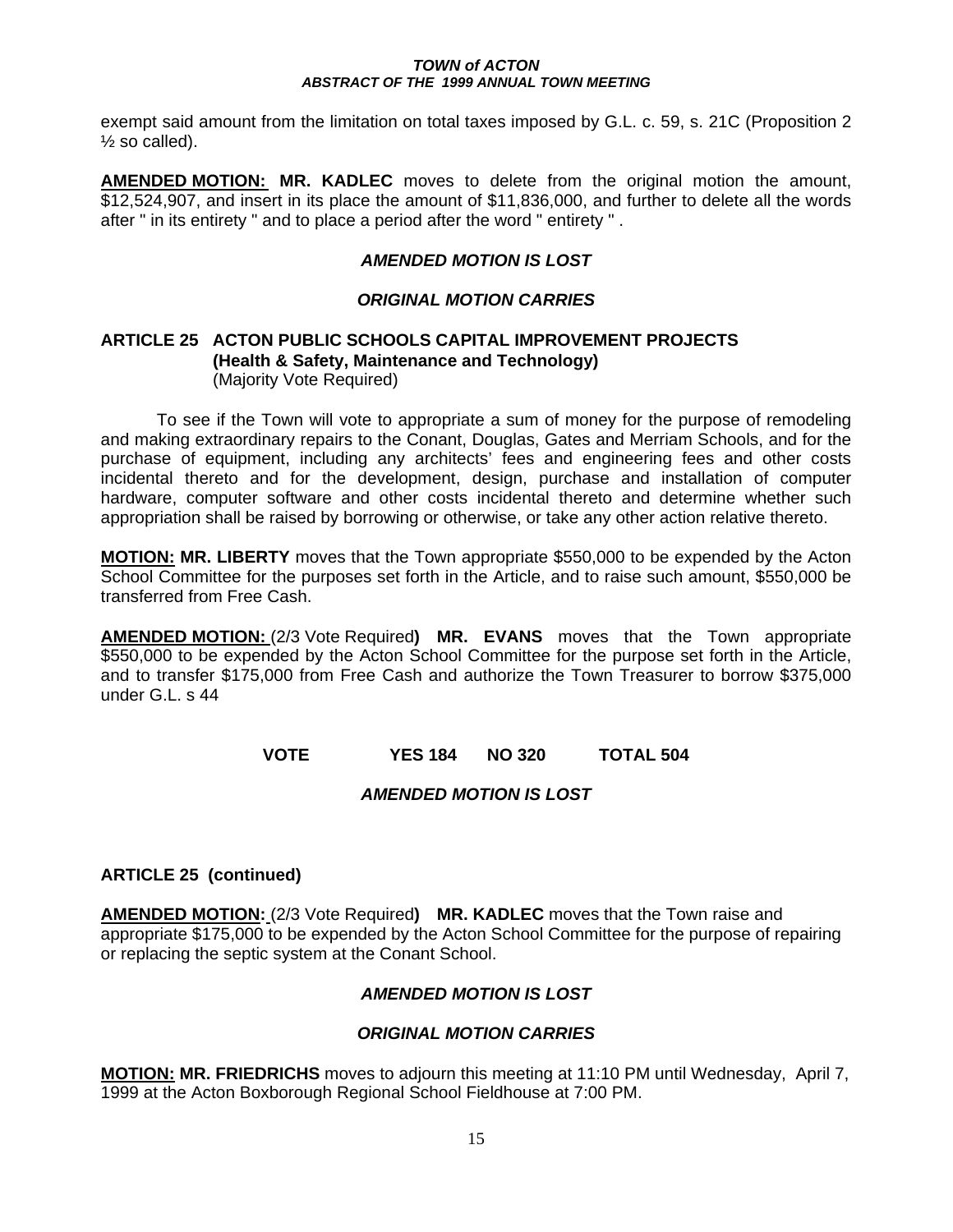#### *MOTION CARRIES*

# **APRIL 7, 1999**

The Moderator called the meeting to order at 7:09 PM at the Acton Boxborough Regional High School fieldhouse on Wednesday, April 7, 1999.

#### **ARTICLE 26 ACTON BOXBOROUGH REGIONAL SCHOOLS CAPITAL IMPROVEMENT PROJECTS (Health & Safety, Maintenance)** (2/3 Vote Required**)**

To see if the Town will vote to approve a sum of debt authorized by vote of the Acton-Boxborough Regional School District School Committee on March 4, 1999, for the purpose of remodeling and making extraordinary repairs to the regional high school and for the purchase of equipment, including any architects' fees and other costs incidental thereto, or take any other action relative thereto.

**MOTION: MRS. STUNTZ** moves that the Town approve the March 4, 1999 vote of the Acton Boxborough Regional School Committee to incur \$137,086 of debt for the purpose of remodeling and making extraordinary repairs to the Senior High School and for the purchase of equipment, including all incidental costs thereto.

**VOTE YES 225 NO 75 TOTAL 300** 

#### *MOTION CARRIES*

# **ARTICLE 27 ACTON BOXBOROUGH REGIONAL SCHOOLS CAPITAL IMPROVEMENT PROJECTS (Technology)**

(2/3 Vote Required**)** 

To see if the Town will vote to approve an amount of debt authorized by vote of the Acton-Boxborough Regional School District School Committee on March 4, 1999, for the development, design, purchase and installation of computer hardware and software, and other costs incidental thereto, or take any other action relative thereto.

#### **ARTICLE 27 (Continued)**

**MOTION: MRS. STUNTZ** moves that the Town approve the March 29, 1999, vote of the Acton Boxborough Regional School Committee to incur \$125,000 of debt for the purpose of purchasing and installing computer hardware and software, including all costs incidental thereto.

#### **VOTE YES 223 NO 116 TOTAL 339**

## *MOTION IS LOST*

**ARTICLE 28 ACTON PUBLIC SCHOOLS WASTE WATER SOLUTION**  (2/3 Vote Required)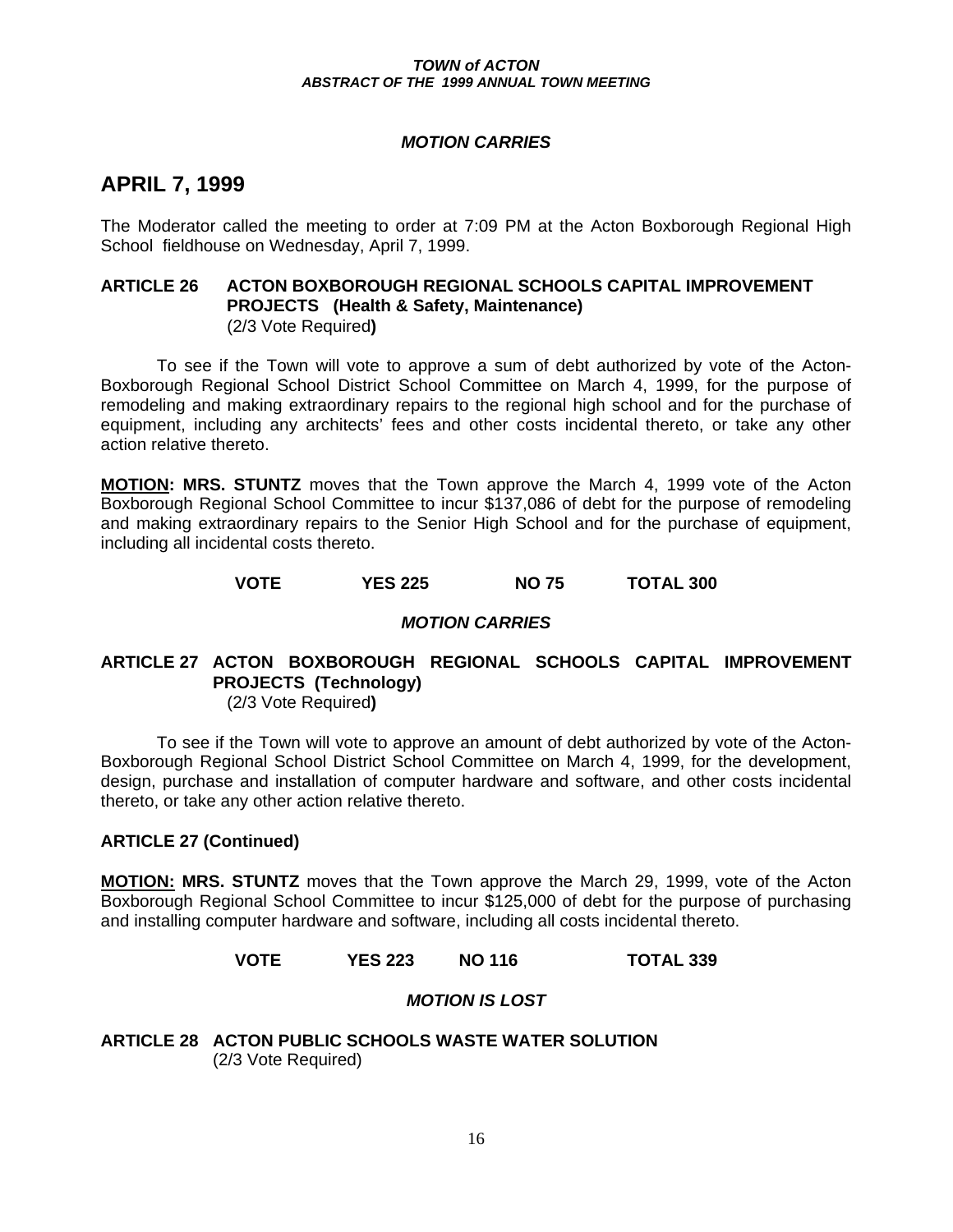To see if the Town will vote to appropriate a sum of money for the construction of sewers and sewage treatment and disposal facilities to provide an interim waste water solution for the schools' campus, including any engineering fees, and other costs incidental thereto, and determine whether to raise this appropriation by borrowing or otherwise, or to take any other action relative thereto.

**MOTION: MR. LIBERTY** moves to take no action.

#### **MOTION CARRIES UNANIMOUSLY**

# **ARTICLE 29 ACTON-BOXBOROUGH REGIONAL SCHOOL DISTRICT WASTE WATER SOLUTION**

(2/3 Vote Required)

 To see if the Town will vote to approve the debt authorized by the vote of the Acton-Boxborough Regional School District School Committee on March 4, 1999, for the construction of sewers and sewage treatment and disposal facilities to provide an interim waste water solution for the schools' campus, including any engineering fees, and other costs incidental thereto, or take any other action relative thereto.

**MOTION**: **MRS. STUNTZ** moves to take no action.

## **MOTION CARRIES UNANIMOUSLY**

# **ARTICLE 30 BLANCHARD AUDITORIUM TRANSFER**

(2/3 Vote Required)

To see if the Town will vote to authorize the Board of Selectmen to transfer to the Acton Boxborough Regional School District the Blanchard Auditorium building and so much of the land owned by the Town and bounded by Massachusetts Avenue and Charter Road, as may be necessary for the construction of additions to and reconstruction and renovation of the R. J. Grey Junior High School, as authorized by the Acton Boxborough Regional School Committee; provided that the building continues to be named the Blanchard Auditorium, that it continues to be available for use for Town meetings and such other Town functions and activities as may reasonably be

## **ARTICLE 30 (**Continued)

 required by the Board of Selectmen; and that no buildings be erected on such land between the Auditorium and Massachusetts Avenue; and further authorize the Town, acting through the Board of Selectmen, to agree with the Regional School Committee to modify the existing agreement between the Town and the District to provide that the District will maintain and operate the building and will bear all construction and capital costs for such reconstruction and renovations; and further to see if the Town will repeal the vote under Article 3 of the December 1, 1998 Special Town Meeting; or take any other action relative thereto.

**MOTION: MR. HUNTER** moves that the Town repeal the vote under Article 3 of the December 1,1998 Special Town Meeting, and that the Board of Selectmen be authorized to transfer the Blanchard Auditorium and land to the Acton Boxborough Regional School District for one dollar (\$1.00), and to take all other actions as set forth in the article.

## *VOTE YES 274 NO 75 TOTAL 349*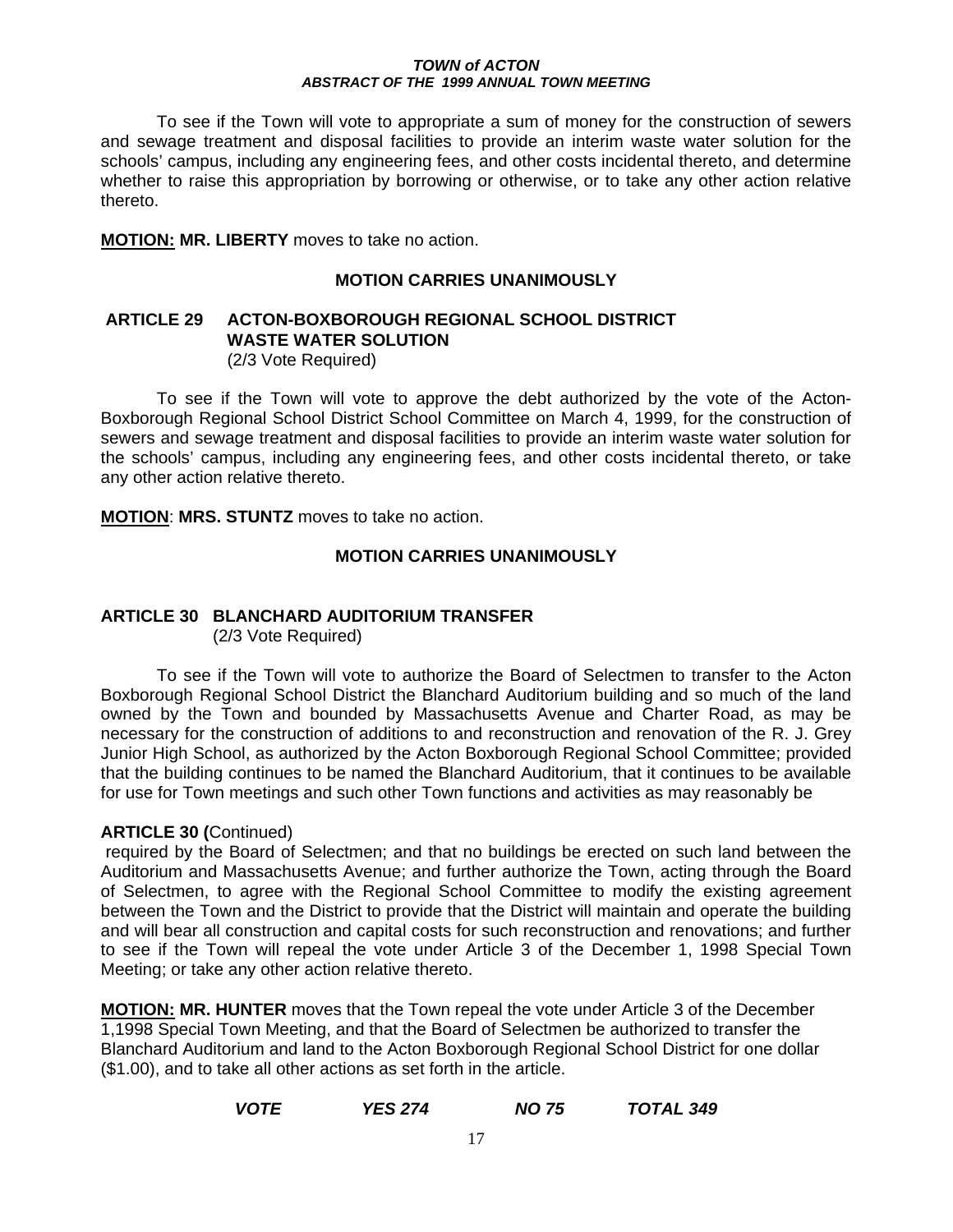## *MOTION CARRIES*

#### **ARTICLE 31 MINUTEMAN REGIONAL SCHOOL ASSESSMENT (**Majority Vote Required)

 To see if the Town will raise and appropriate, or appropriate from available funds, the sum of \$516,206, or any other sum, to defray the necessary expenses of the Minuteman Regional Vocational Technical School District, or take any other action relative thereto.

**MOTION: MR. WILTSE** moves that the Town raise and appropriate \$516,206 to be expended by the Town Manager for the purpose of funding the assessment of the Minuteman Regional Vocational Technical School District for the period of July 1, 1999 to June 30, 2000.

#### *MOTION CARRIES UNANIMOUSLY*

#### **ARTICLE 32 MASTER PLAN UPDATE**

(Majority Vote Required)

To see if the Town will vote to approve the following updated Master Plan goals and objectives:

**MOTION: MR. CROSWELL** moves that the Town endorse the goals and objectives of the 1998 Master Plan Update as specified in the words of the article.

#### **MOTION CARRIES UNANIMOUSLY**

#### **ARTICLE 33\*\* STREET ACCEPTANCES** (2/3 Vote Required)

 To see if the Town will accept as public ways the following streets or portions thereof, as laid out by the Board of Selectmen according to plans on file with the Town Clerk, and authorize the Board of Selectmen to take the fee or easement in said streets by eminent domain or otherwise, including easements for drainage, utility or other purposes as shown on said plans or described in the Orders of Layout.

**CONSENT MOTION: MR. FRIEDRICHS** moves that the Town accept as public way the streets listed in the Article, as laid out by the Board of Selectmen according to the plans on file with the Town Clerk, and authorize the Board of Selectmen to take the fee or easements for drainage, utility, or other purposes where shown on said plan or described in the Order of Layout.

#### *CONSENT MOTION CARRIES UNANIMOUSLY*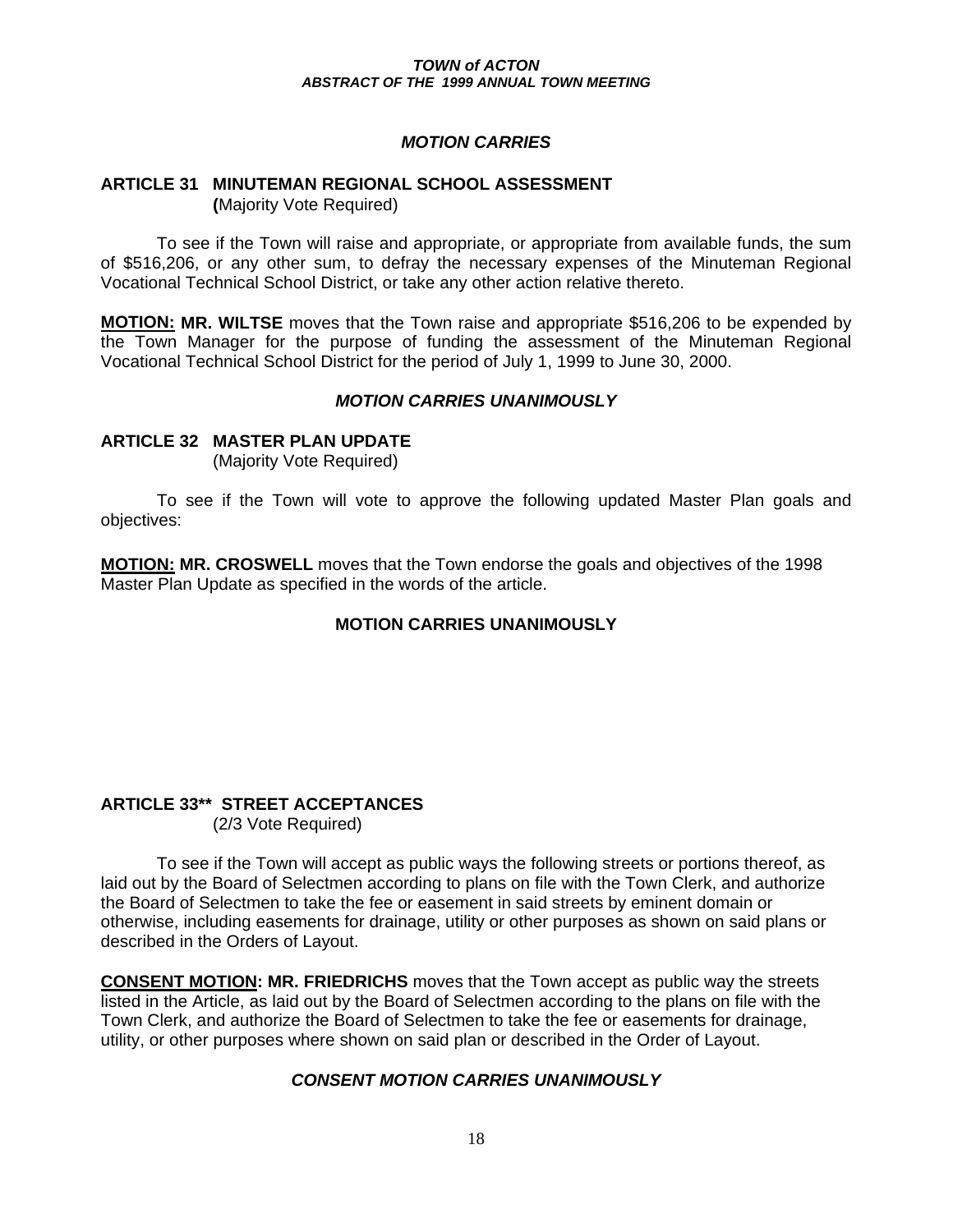## **ARTICLE 34\*\* ACCEPTANCE OF LAND GIFT- 86 TAYLOR ROAD**

(Majority Vote Required)

 To see if the Town will vote to accept as a gift from Judith V. Dunn a parcel of vacant land located at 86 Taylor Road and shown as Lot 15-A on a plan entitled "Plan of Land in Acton, Mass. Prepared for Judith V. Dunn" dated January 4, 1999, said lot contains 25,127 square feet of land and is shown as parcel 41 on map G-3 of the Town Atlas, for general municipal purposes, or take any other action relative thereto.

## **CONSENT MOTION**: **MR. FRIEDRICHS moves in the words of the article.**

## *CONSENT MOTION CARRIES UNANIMOUSLY.*

#### **ARTICLE 35\*\* ACCEPTANCE OF LAND AND EASEMENT - HANDLEY WOODS** (Majority Vote Required)

 To see if the Town will vote to accept as a gift from Handley Woods, Limited Partnership, it successors or assigns, parcels B and C, and easement J in the Handley Woods subdivision for conservation, open space, and recreation purposes, as shown on a plan entitled "Handley Woods, Acton, Massachusetts, Definitive Subdivision Planned Conservation Residential Community", dated January 5, 1996, endorsed by the Planning Board on April 23, 1996, and recorded in the Middlesex South Registry of Deeds as plan #353 of 1996, or take any other action relative thereto.

**CONSENT MOTION: MR. FRIEDRICHS** moves in the words of the article.

## *CONSENT MOTION CARRIES UNANIMOUSLY.*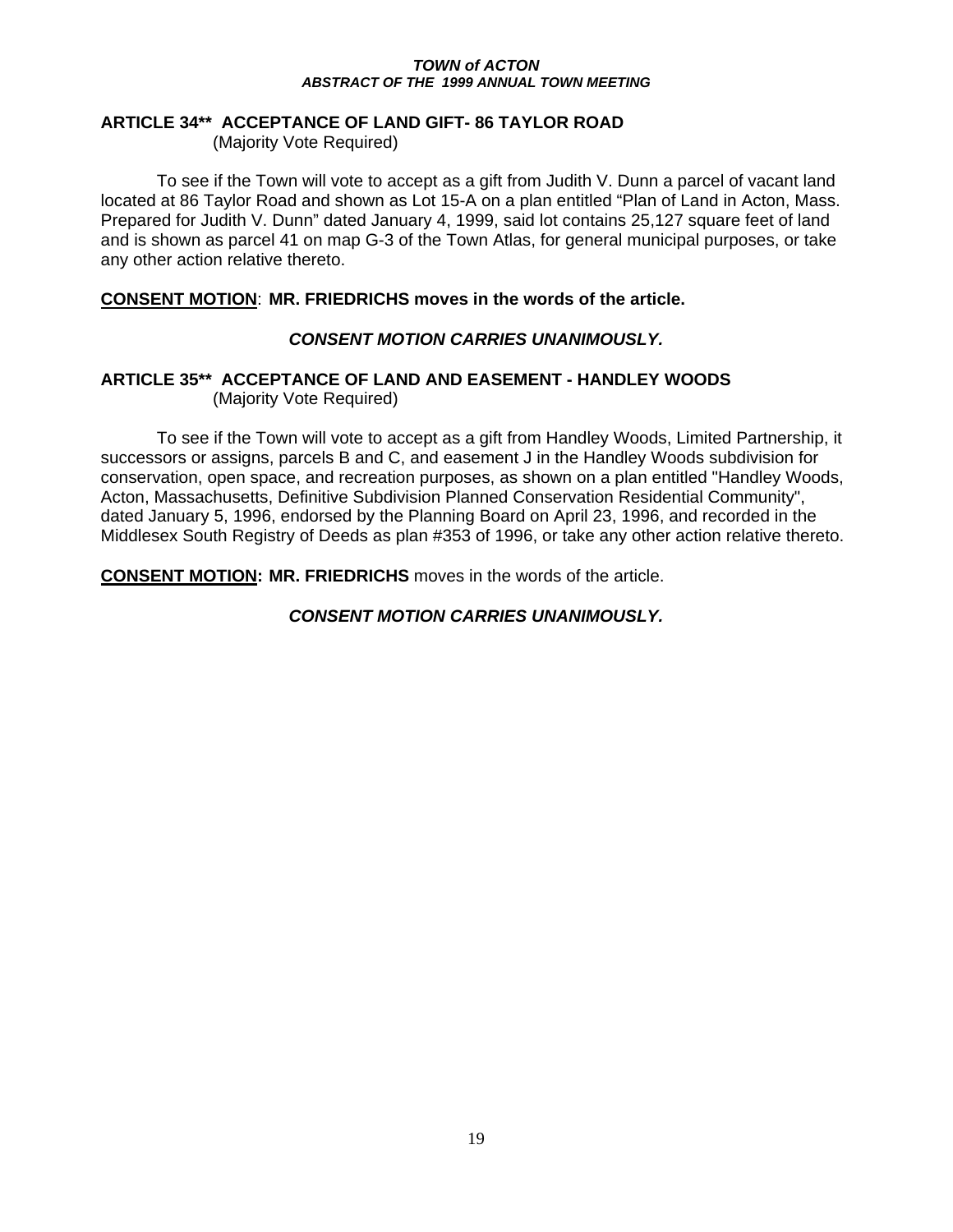#### **ARTICLE 36\*\* ACCEPTANCE OF LAND GIFT - PIPER RIDGE SUBDIVISION**  (Majority Vote Required)

To see if the Town will vote to accept as a gift for general municipal purposes from Northwest Structures, Inc., its successors or assigns, parcels A1, B2 and C in the Piper Ridge subdivision, being shown on a plan entitled "Piper Ridge Definitive Subdivision, Record Plan of Land in Acton, Massachusetts", dated October 20, 1995, and revised on March 1, 1996; endorsed by the Planning Board on April 4, 1996; and recorded in the Middlesex South District Registry of Deeds as plan #1200 of 1996 and in the Land Court under case #7791 as plans B and D, or take any other action relative thereto.

**CONSENT MOTION**: **MR. FRIEDRICHS** moves in the words of the article.

#### *CONSENT MOTION CARRIES UNANIMOUSLY*

#### **ARTICLE 37\*\* ACCEPTANCE OF NEW VIEW TRAIL EASEMENT**

(Majority Vote required)

To see if the Town will vote to accept as a gift from New View Development Corporation, its successors or assigns, a pedestrian trail easement, the centerline of said easement is shown on a plan entitled "Plan of Land for New View Condominium, Half Moon Hill, Acton, Massachusetts", dated October 30, 1995; endorsed by the Planning Board on October 31, 1995; and recorded in the Middlesex South District Registry of Deeds as plan #1192 of 1995, or take any other action relative thereto.

**CONSENT MOTION: MR. FRIEDRICHS** moves in the words of the article.

## *CONSENT MOTION CARRIES UNANIMOUSLY*

# **ARTICLE 38 INTER-MUNICIPAL CONTRACT**

(Majority Vote Required)

To see if the Town will vote to authorize the Board of Selectmen or the Town Manager to enter into a joint contract or joint contracts together with any or all of the Towns of Maynard, Stow and Hudson and the City of Marlborough, or any subdivision or agency thereof, for the purpose of effectuating the acquisition, design and construction of the Assabet River Rail Trail, or take any other action relative thereto.

**MOTION: MR. FRIEDRICHS** moves that the Town authorize the Town Manager to enter into an inter-municipal contract with any or all of the Towns of Maynard, Stow and Hudson and the City of Marlborough and take any other necessary actions for the establishment of the Assabet River Rail Trail within the boundaries of the Town of Acton.

## *CONSENT MOTION CARRIES UNANIMOUSLY*

# **ARTICLE 39\*\* REPURCHASE CEMETERY LOTS**

(Majority Vote Required)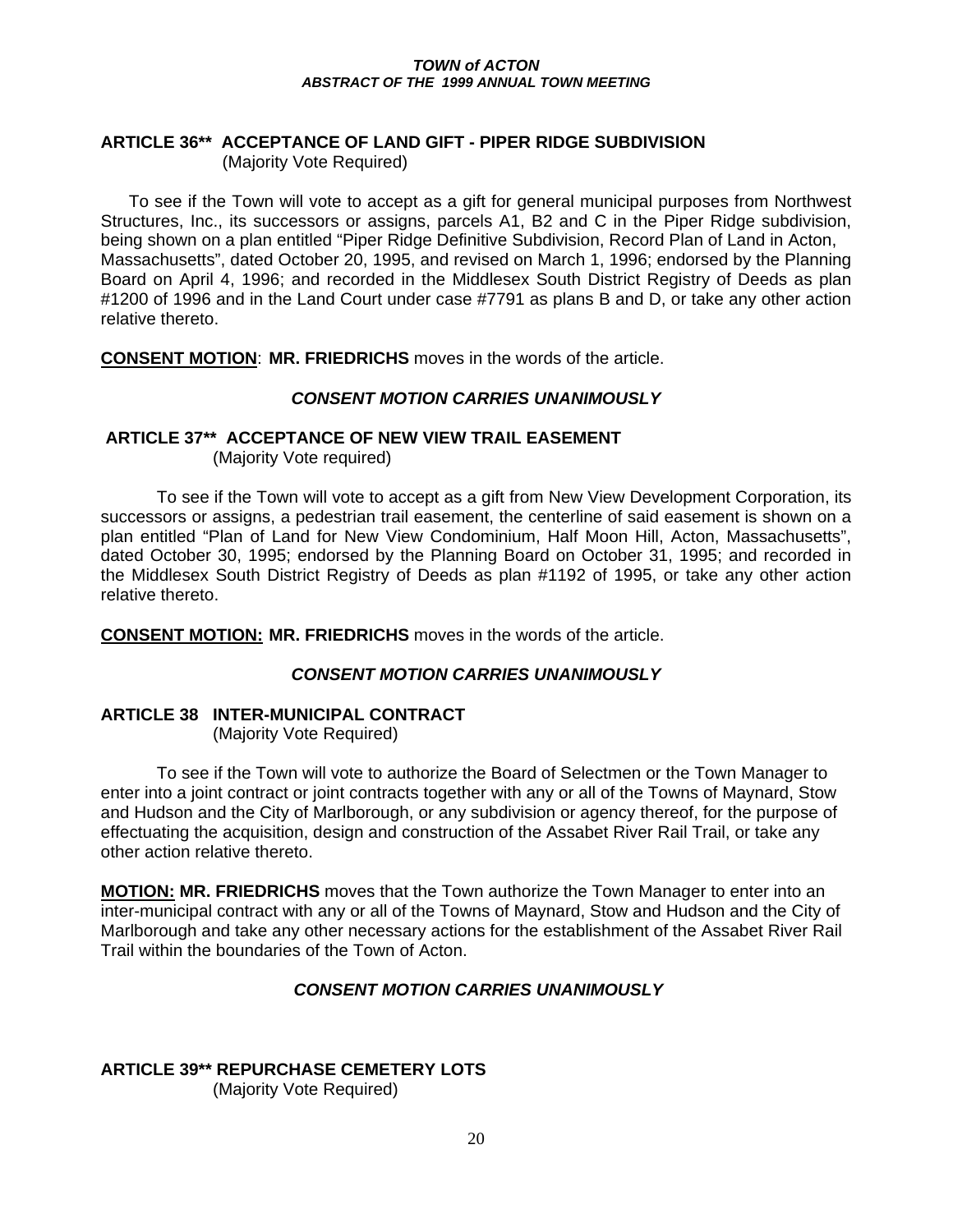To see if the Town will authorize the Cemetery Commissioners to repurchase two-grave lot #349, located in Section 8, Woodlawn Cemetery, for the amount paid (\$700.00), and to see if the Town will authorize the appropriation of \$140.00 from the Cemetery Land Fund and \$560.00 from the New Perpetual Care Fund for this purpose, or take any other action relative thereto.

**CONSENT MOTION: MR. FRIEDRICHS** moves that the Town appropriate \$700 to be expended by the Cemetery Commissioners to repurchase a two grave lot referred to as Woodlawn Cemetery, Section 8, lot #349 and to raise such amount \$140 be transferred from the Cemetery Land Fund and \$560 be transferred from the New Perpetual Care Fund.

## *CONSENT MOTION CARRIES UNANIMOUSLY*

#### **ARTICLE 40\*\* ACCEPT MGLc.40, s 22F AMEND TOWN BYLAWS – FEE SCHEDULES**  (Majority Vote Required)

To see if the Town will vote to accept section 22F of Chapter 40 of the General Laws relating to the setting of municipal license fees and service charges; and to amend Chapter D of the Town Bylaws by deleting Sections D9. "Fees of the Town Clerk", D11. "Automatic Amusement Devices" and D12. "Sealing Fees" in their entirety, or take any other action relative thereto.

**CONSENT MOTION: MR. FRIEDRICHS** moves in the words of the article.

## *CONSENT MOTION CARRIES UNANIMOUSLY*

# **ARTICLE 41\*\* PLOWING OF PRIVATE WAYS**

 **(**Majority Vote Required)

#### **This Motion was held from the Consent Calendar**

 To see if the Town will raise and appropriate, or appropriate from available funds, the sum of \$10,000, or any other sum, to be expended by the Town Manager for the cost associated with the plowing of private ways open to public use, as designated by the Board of Selectmen, or take any other action relative thereto.

**MOTION: MR. FRIEDRICHS** moves that the Town raise and appropriate \$10,000 to be expended by the Town Manager for plowing of private ways open to public use as designated by the Board of Selectmen.

## *MOTION CARRIES*